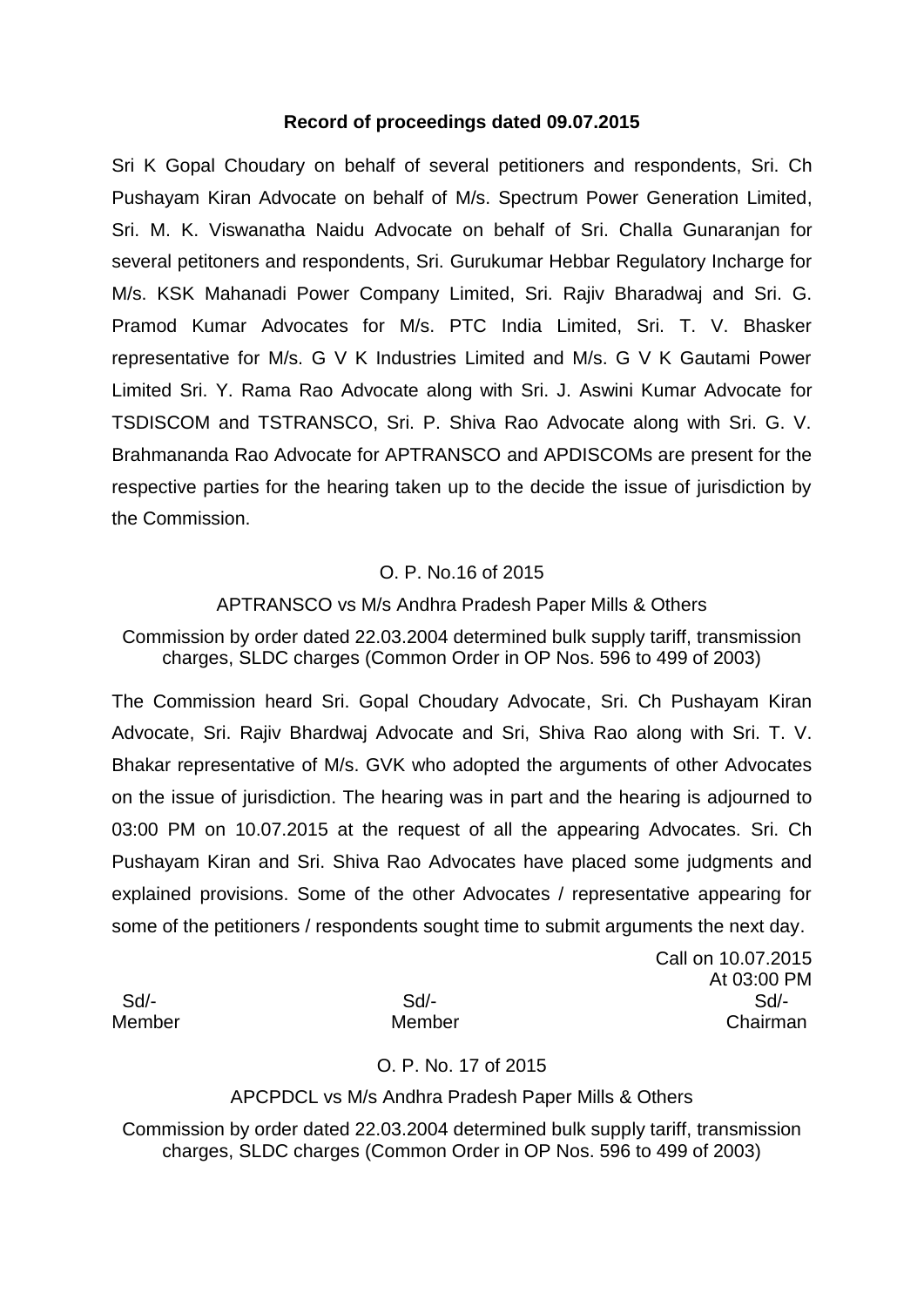The Commission heard Sri. Gopal Choudary Advocate, Sri. Ch Pushayam Kiran Advocate, Sri. Rajiv Bhardwaj Advocate and Sri, Shiva Rao along with Sri. T. V. Bhakar representative of M/s. GVK who adopted the arguments of other Advocates on the issue of jurisdiction. The hearing was in part and the hearing is adjourned to 03:00 PM on 10.07.2015 at the request of all the appearing Advocates. Sri. Ch Pushayam Kiran and Sri. Shiva Rao Advocates have placed some judgments and explained provisions. Some of the other Advocates / representative appearing for some of the petitioners / respondents sought time to submit arguments the next day.

Call on 10.07.2015 At 03:00 PM Sd/- Sd/- Sd/- Member Member Chairman

## O. P. No. 18 of 2015

APNPDCL vs M/s Andhra Pradesh Paper Mills & Others

Commission by order dated 22.03.2004 determined bulk supply tariff, transmission charges, SLDC charges (Common Order in OP Nos. 596 to 499 of 2003)

The Commission heard Sri. Gopal Choudary Advocate, Sri. Ch Pushayam Kiran Advocate, Sri. Rajiv Bhardwaj Advocate and Sri, Shiva Rao along with Sri. T. V. Bhakar representative of M/s. GVK who adopted the arguments of other Advocates on the issue of jurisdiction. The hearing was in part and the hearing is adjourned to 03:00 PM on 10.07.2015 at the request of all the appearing Advocates. Sri. Ch Pushayam Kiran and Sri. Shiva Rao Advocates have placed some judgments and explained provisions. Some of the other Advocates / representative appearing for some of the petitioners / respondents sought time to submit arguments the next day.

Call on 10.07.2015 At 03:00 PM Sd/- Sd/- Sd/- Member Member Chairman

# O. P. No. 19 of 2015

APTRANSCO vs M/s Small Hydro Power Developers' Association & Others

Commission by order dated 22.03.2005 determined bulk supply tariff, transmission charges, SLDC charges (Common Order in OP Nos. 30 to 34 of 2004)

The Commission heard Sri. Gopal Choudary Advocate, Sri. Ch Pushayam Kiran Advocate, Sri. Rajiv Bhardwaj Advocate and Sri, Shiva Rao along with Sri. T. V.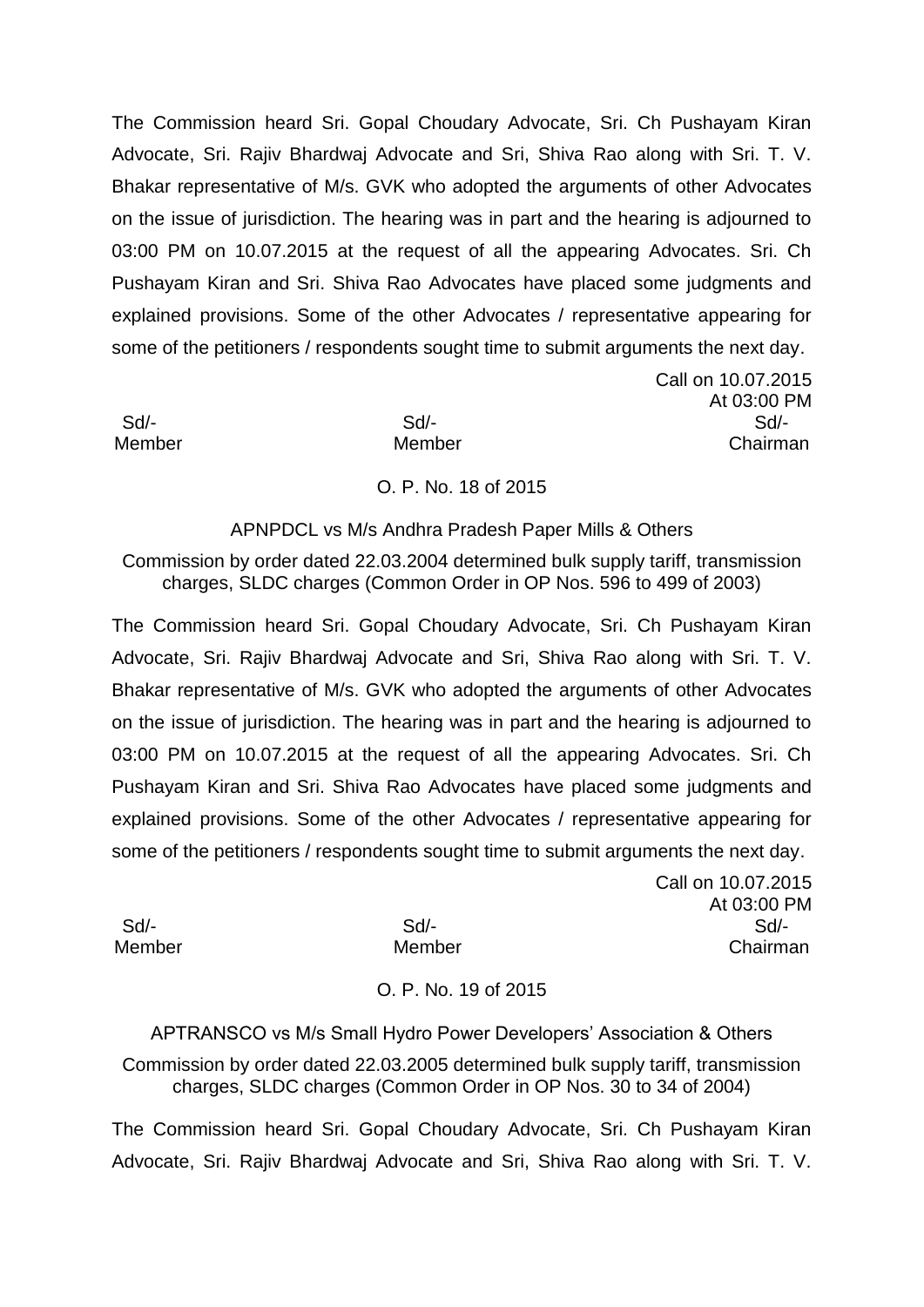Bhakar representative of M/s. GVK who adopted the arguments of other Advocates on the issue of jurisdiction. The hearing was in part and the hearing is adjourned to 03:00 PM on 10.07.2015 at the request of all the appearing Advocates. Sri. Ch Pushayam Kiran and Sri. Shiva Rao Advocates have placed some judgments and explained provisions. Some of the other Advocates / representative appearing for some of the petitioners / respondents sought time to submit arguments the next day.

Call on 10.07.2015 At 03:00 PM Sd/- Sd/- Sd/- Member Member Chairman

#### O. P. No. 20 of 2015

APCPDCL vs M/s Small Hydro Power Developers' Association & Others Commission by order dated 22.03.2005 determined bulk supply tariff, transmission charges, SLDC charges (Common Order in OP Nos. 30 to 34 of 2004)

The Commission heard Sri. Gopal Choudary Advocate, Sri. Ch Pushayam Kiran Advocate, Sri. Rajiv Bhardwaj Advocate and Sri, Shiva Rao along with Sri. T. V. Bhakar representative of M/s. GVK who adopted the arguments of other Advocates on the issue of jurisdiction. The hearing was in part and the hearing is adjourned to 03:00 PM on 10.07.2015 at the request of all the appearing Advocates. Sri. Ch Pushayam Kiran and Sri. Shiva Rao Advocates have placed some judgments and explained provisions. Some of the other Advocates / representative appearing for some of the petitioners / respondents sought time to submit arguments the next day.

Call on 10.07.2015 At 03:00 PM Sd/- Sd/- Sd/- Member Member Chairman

# O. P. No. 21 of 2015

APNPDCL vs M/s Small Hydro Power Developers' Association & Others Commission by order dated 22.03.2005 determined bulk supply tariff, transmission charges, SLDC charges (Common Order in OP Nos. 30 to 34 of 2004)

The Commission heard Sri. Gopal Choudary Advocate, Sri. Ch Pushayam Kiran Advocate, Sri. Rajiv Bhardwaj Advocate and Sri, Shiva Rao along with Sri. T. V. Bhakar representative of M/s. GVK who adopted the arguments of other Advocates on the issue of jurisdiction. The hearing was in part and the hearing is adjourned to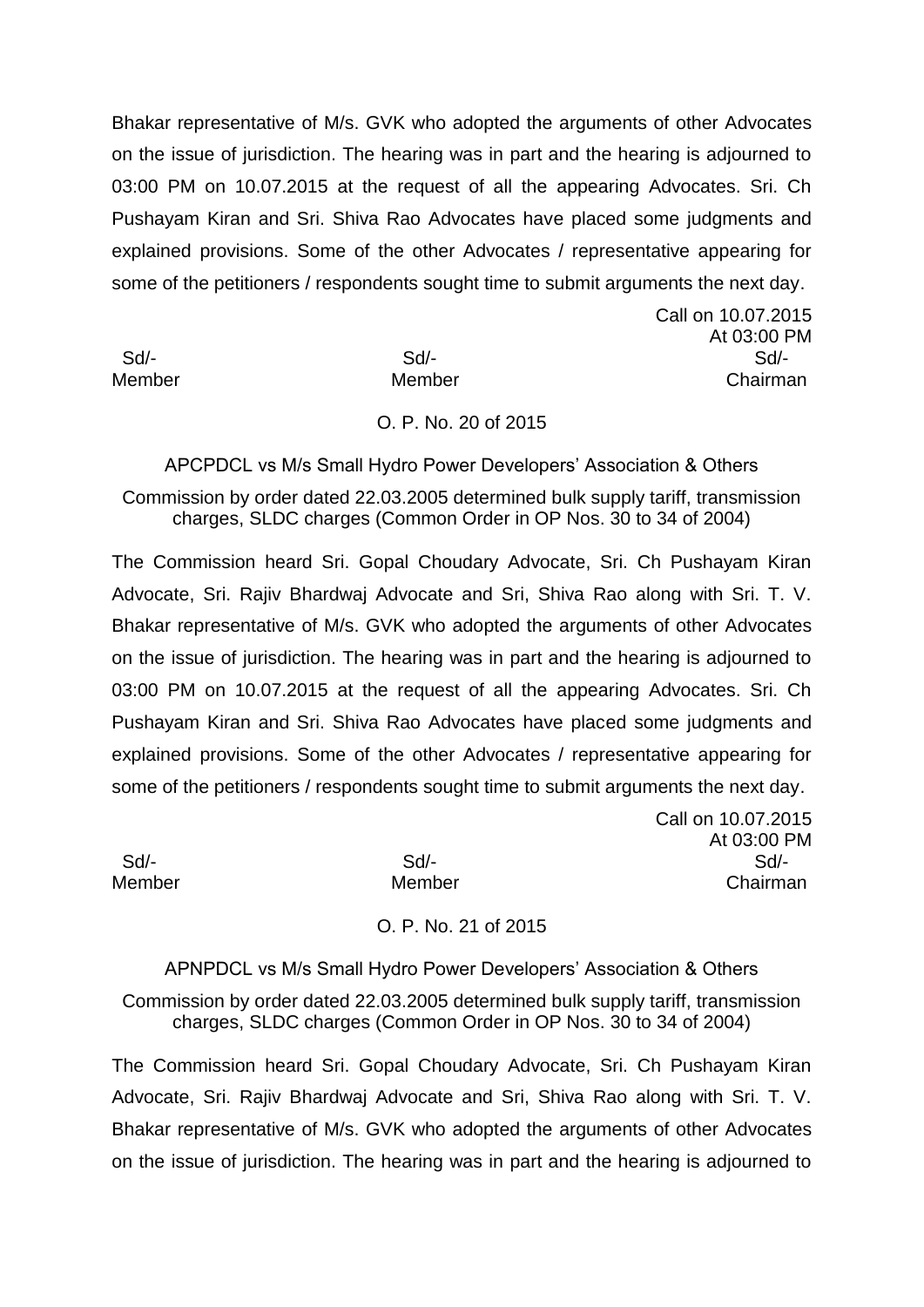03:00 PM on 10.07.2015 at the request of all the appearing Advocates. Sri. Ch Pushayam Kiran and Sri. Shiva Rao Advocates have placed some judgments and explained provisions. Some of the other Advocates / representative appearing for some of the petitioners / respondents sought time to submit arguments the next day.

Call on 10.07.2015

Call on 10.07.2015

At 03:00 PM

Sd/- Sd/- Sd/-

Member Member Chairman

## O. P. No. 22 of 2015

APTRANSCO vs M/s Small Hydro Power Developers' Association & Others Determination of tariffs including transmission charges. Certain generators questioned the tariff order dated 23.03.2006 in respect of levy of transmission charges.

The Commission heard Sri. Gopal Choudary Advocate, Sri. Ch Pushayam Kiran Advocate, Sri. Rajiv Bhardwaj Advocate and Sri, Shiva Rao along with Sri. T. V. Bhakar representative of M/s. GVK who adopted the arguments of other Advocates on the issue of jurisdiction. The hearing was in part and the hearing is adjourned to 03:00 PM on 10.07.2015 at the request of all the appearing Advocates. Sri. Ch Pushayam Kiran and Sri. Shiva Rao Advocates have placed some judgments and explained provisions. Some of the other Advocates / representative appearing for some of the petitioners / respondents sought time to submit arguments the next day.

|        |        | At 03:00 PM |
|--------|--------|-------------|
| Sd/-   | Sd     | Sd          |
| Member | Member | Chairman    |
|        |        |             |

### O. P. No. 23 of 2015

APCPDCL vs M/s Small Hydro Power Developers' Association & Others Commission by a Common order dated 23.03.2006 determined distribution tariff for control period 2006-07. The Commission heard Sri. Gopal Choudary Advocate, Sri. Ch Pushayam Kiran Advocate, Sri. Rajiv Bhardwaj Advocate and Sri, Shiva Rao along with Sri. T. V. Bhakar representative of M/s. GVK who adopted the arguments of other Advocates on the issue of jurisdiction. The hearing was in part and the hearing is adjourned to 03:00 PM on 10.07.2015 at the request of all the appearing Advocates. Sri. Ch Pushayam Kiran and Sri. Shiva Rao Advocates have placed some judgments and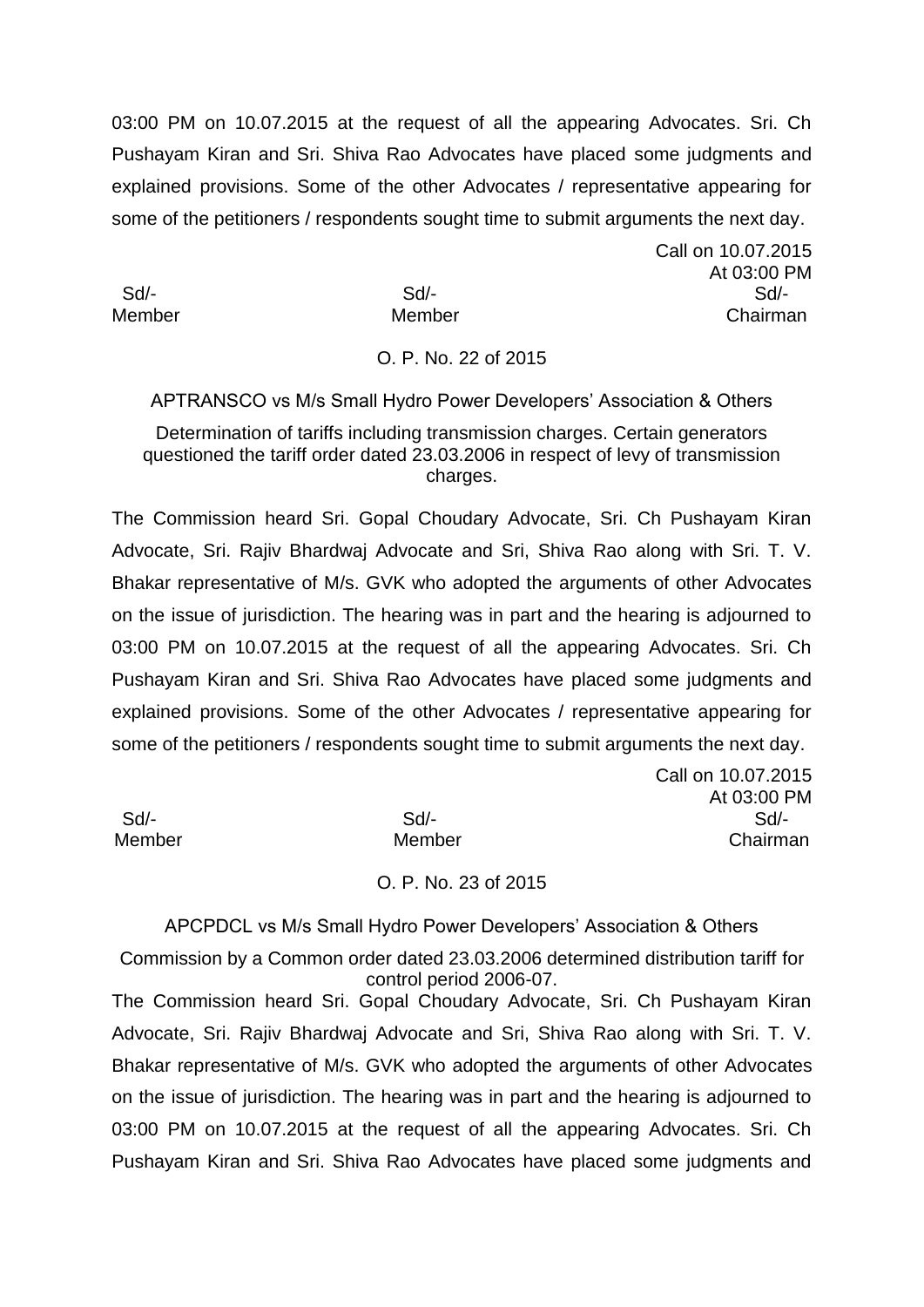Call on 10.07.2015 At 03:00 PM Sd/- Sd/- Sd/- Member Member Chairman

#### O. P. No. 24 of 2015

APNPDCL vs M/s Small Hydro Power Developers' Association & Others Commission by order dated 22.03.2005 determined bulk supply tariff, transmission charges, SLDC charges (Common Order in OP Nos. 30 to 34 of 2004)

The Commission heard Sri. Gopal Choudary Advocate, Sri. Ch Pushayam Kiran Advocate, Sri. Rajiv Bhardwaj Advocate and Sri, Shiva Rao along with Sri. T. V. Bhakar representative of M/s. GVK who adopted the arguments of other Advocates on the issue of jurisdiction. The hearing was in part and the hearing is adjourned to 03:00 PM on 10.07.2015 at the request of all the appearing Advocates. Sri. Ch Pushayam Kiran and Sri. Shiva Rao Advocates have placed some judgments and explained provisions. Some of the other Advocates / representative appearing for some of the petitioners / respondents sought time to submit arguments the next day.

|        | Call on 10.07.2015 |
|--------|--------------------|
|        | At 03:00 PM        |
| $Sd/-$ | Sd                 |
| Member | Chairman           |
|        |                    |

R. P. No. 01 of 2015

#### M/s RPP Ltd. Vs DISCOMS

Petition for reviewing the tariff order dated 20.03.2009 in OP Nos. 17 to 20 of 2009 in respect of wheeling tariff for FY 2009-10 to 2013-14 and RST for FY 2009-10.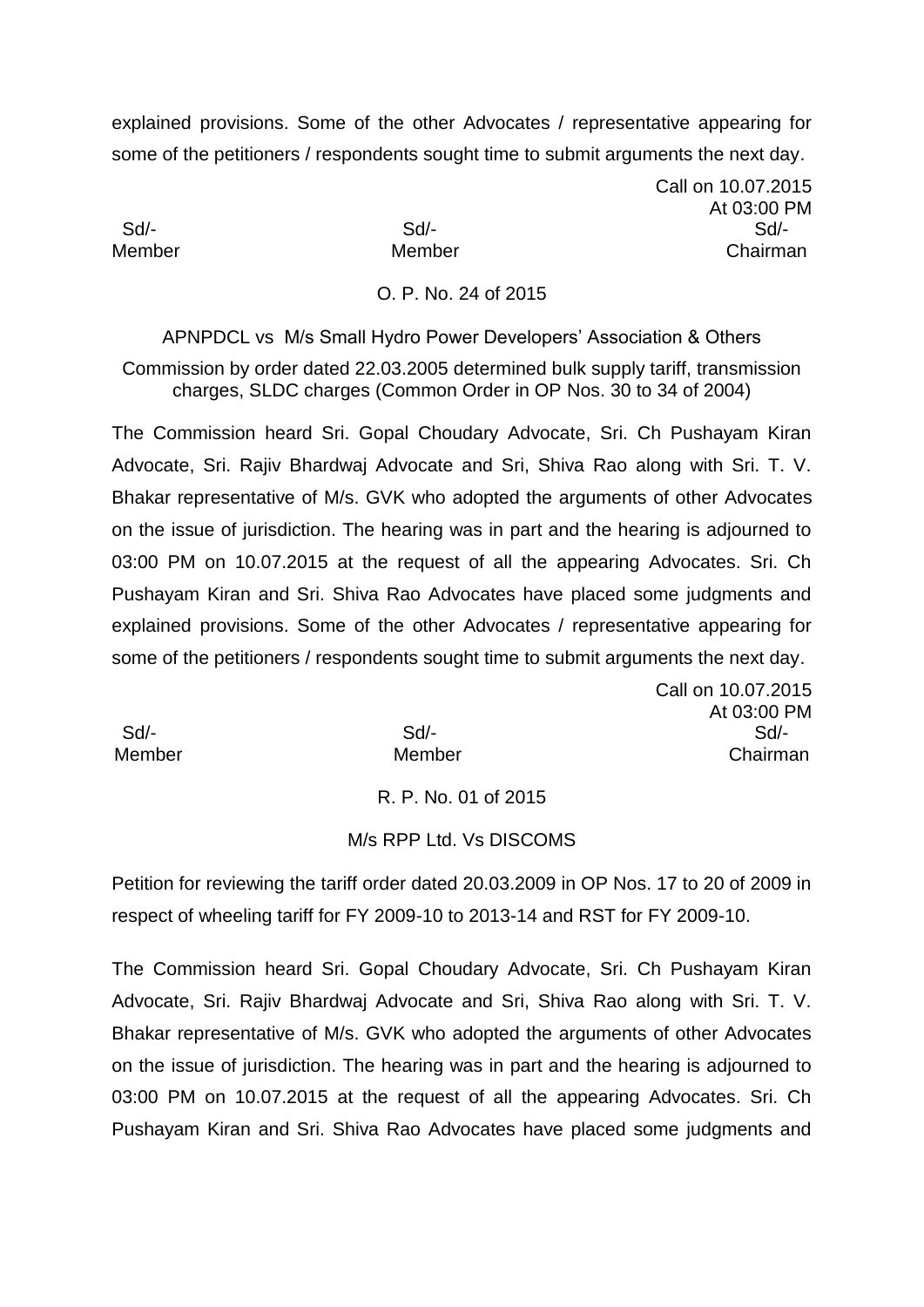Call on 10.07.2015 At 03:00 PM Sd/- Sd/- Sd/- Member Member Chairman

Call on 10.07.2015

## R. P. No. 02 of 2015

## M/s RPP Ltd. Vs APTRANSCO

Petition for review of tariff order dated 20.03.2009 in OP Nos. 17 to 20 of 2009 in respect of transmission tariff for FY 2009-10 to 2013-14.

The Commission heard Sri. Gopal Choudary Advocate, Sri. Ch Pushayam Kiran Advocate, Sri. Rajiv Bhardwaj Advocate and Sri, Shiva Rao along with Sri. T. V. Bhakar representative of M/s. GVK who adopted the arguments of other Advocates on the issue of jurisdiction. The hearing was in part and the hearing is adjourned to 03:00 PM on 10.07.2015 at the request of all the appearing Advocates. Sri. Ch Pushayam Kiran and Sri. Shiva Rao Advocates have placed some judgments and explained provisions. Some of the other Advocates / representative appearing for some of the petitioners / respondents sought time to submit arguments the next day.

|        |        | At 03:00 PM |
|--------|--------|-------------|
| Sd/-   | $Sd$ - | Sd          |
| Member | Member | Chairman    |

#### R. P. No. 03 of 2015

#### M/s KCP & 2 others Vs APPCC, APTRANSCO & DISCOMS

Petition for review of tariff order dated 20.03.2009 in OP Nos. 17 to 20 of 2009 in respect of wheeling tariff for FY 2009-10 to 2013-14.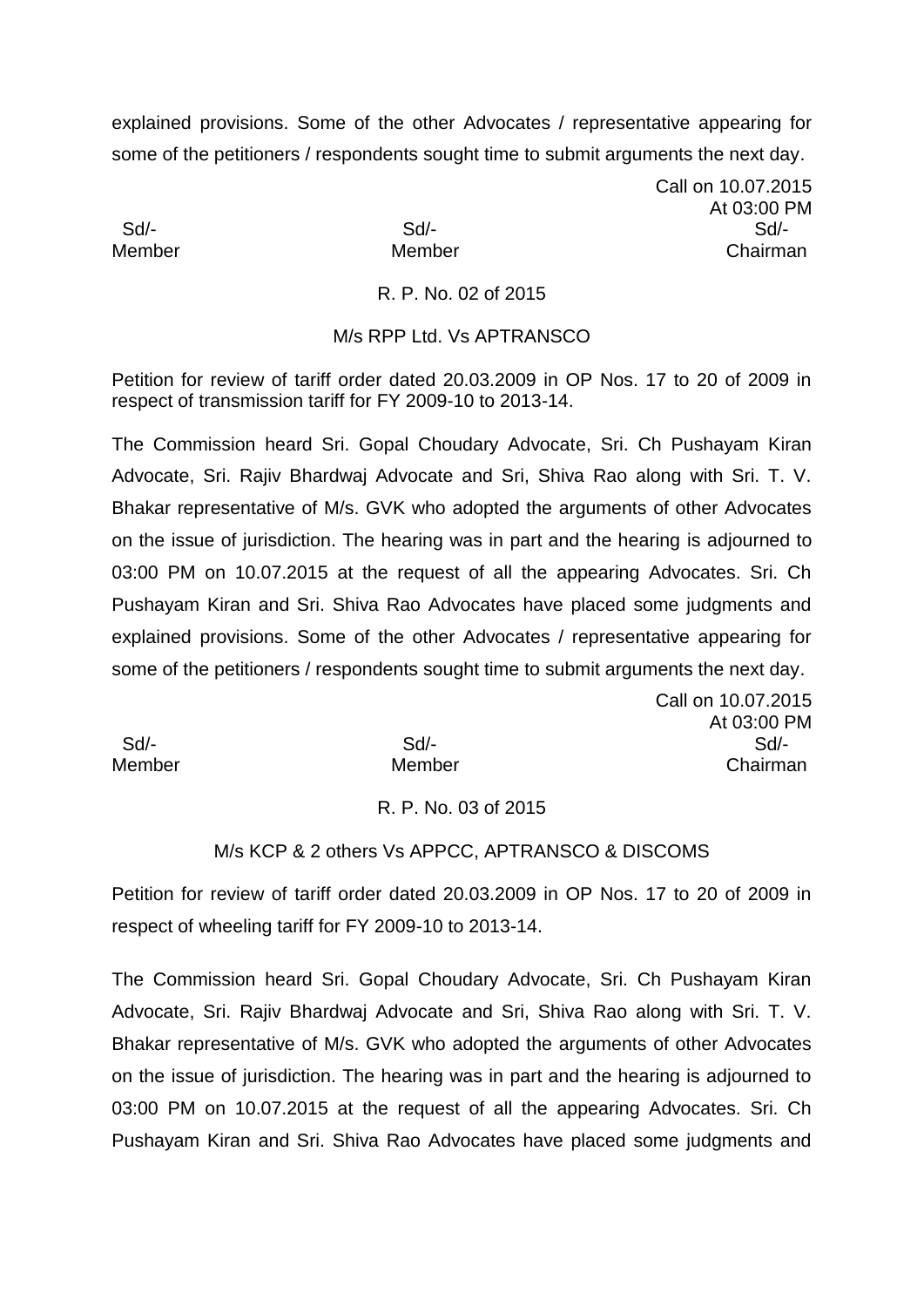Call on 10.07.2015 At 03:00 PM Sd/- Sd/- Sd/- Member Member Chairman

Call on 10.07.2015

### R. P. No. 04 of 2015

## M/s KCP & 2 others Vs APPCC, APTRANSCO & DISCOMS

Petition for review of tariff order dated 20.03.2009 in OP Nos. 17 to 20 of 2009 in respect of wheeling tariff for FY 2009-10 to 2013-14.

The Commission heard Sri. Gopal Choudary Advocate, Sri. Ch Pushayam Kiran Advocate, Sri. Rajiv Bhardwaj Advocate and Sri, Shiva Rao along with Sri. T. V. Bhakar representative of M/s. GVK who adopted the arguments of other Advocates on the issue of jurisdiction. The hearing was in part and the hearing is adjourned to 03:00 PM on 10.07.2015 at the request of all the appearing Advocates. Sri. Ch Pushayam Kiran and Sri. Shiva Rao Advocates have placed some judgments and explained provisions. Some of the other Advocates / representative appearing for some of the petitioners / respondents sought time to submit arguments the next day.

|        |        | At 03:00 PM |
|--------|--------|-------------|
| Sd/-   | $Sd$ - | Sd          |
| Member | Member | Chairman    |

#### R. P. No. 05 of 2015

M/s Small Hydro Power Developers Association & 16 others vs DISCOMS

Petition for review of tariff order dated 20.03.2009 in OP Nos. 17 to 20 of 2009 in respect of wheeling tariff for FY 2009-10 to 2013-14.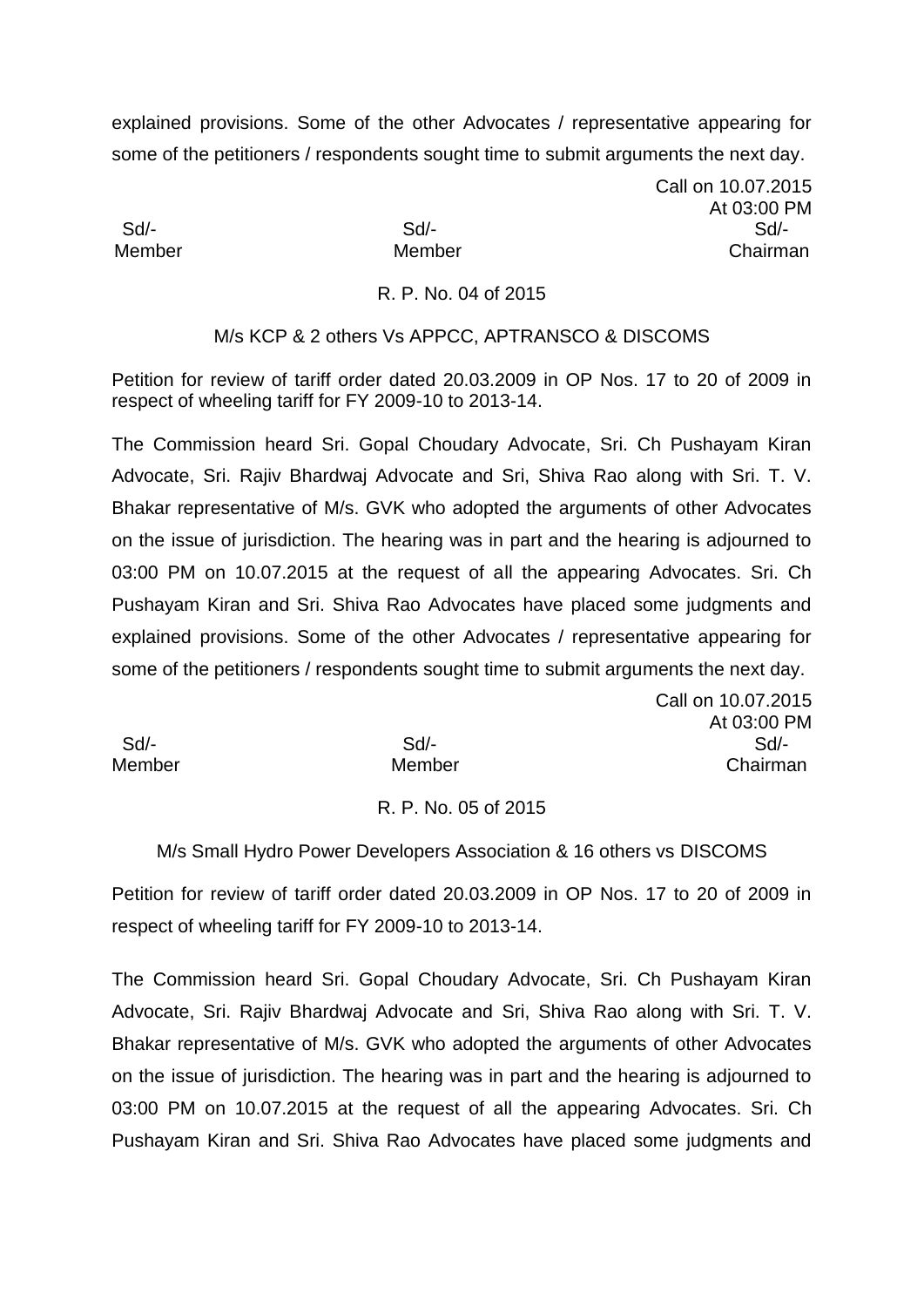Call on 10.07.2015 At 03:00 PM Sd/- Sd/- Sd/- Member Member Chairman

## O. P. No. 25 of 2015

M/s GVK Industries Ltd. vs DISCOMS & APPCC

Petition u/s 86 (1) (f) of the Electricity Act, 2003 in respect of certain claims amounting to Rs.262 crs.

The Commission heard Sri. Gopal Choudary Advocate, Sri. Ch Pushayam Kiran Advocate, Sri. Rajiv Bhardwaj Advocate and Sri, Shiva Rao along with Sri. T. V. Bhakar representative of M/s. GVK who adopted the arguments of other Advocates on the issue of jurisdiction. The hearing was in part and the hearing is adjourned to 03:00 PM on 10.07.2015 at the request of all the appearing Advocates. Sri. Ch Pushayam Kiran and Sri. Shiva Rao Advocates have placed some judgments and explained provisions. Some of the other Advocates / representative appearing for some of the petitioners / respondents sought time to submit arguments the next day.

Call on 10.07.2015 At 03:00 PM Sd/- Sd/- Sd/- Member Member Chairman

## O. P. No. 26 of 2015

## APTRANSCO & 4 DISCOMS vs M/s GVK Industries Ltd.

Petition u/s 86 of the Electricity Act, 2003 seeking calculation of interest on working capital for computation of fixed charges, limiting the working capital amount to the actual borrowings.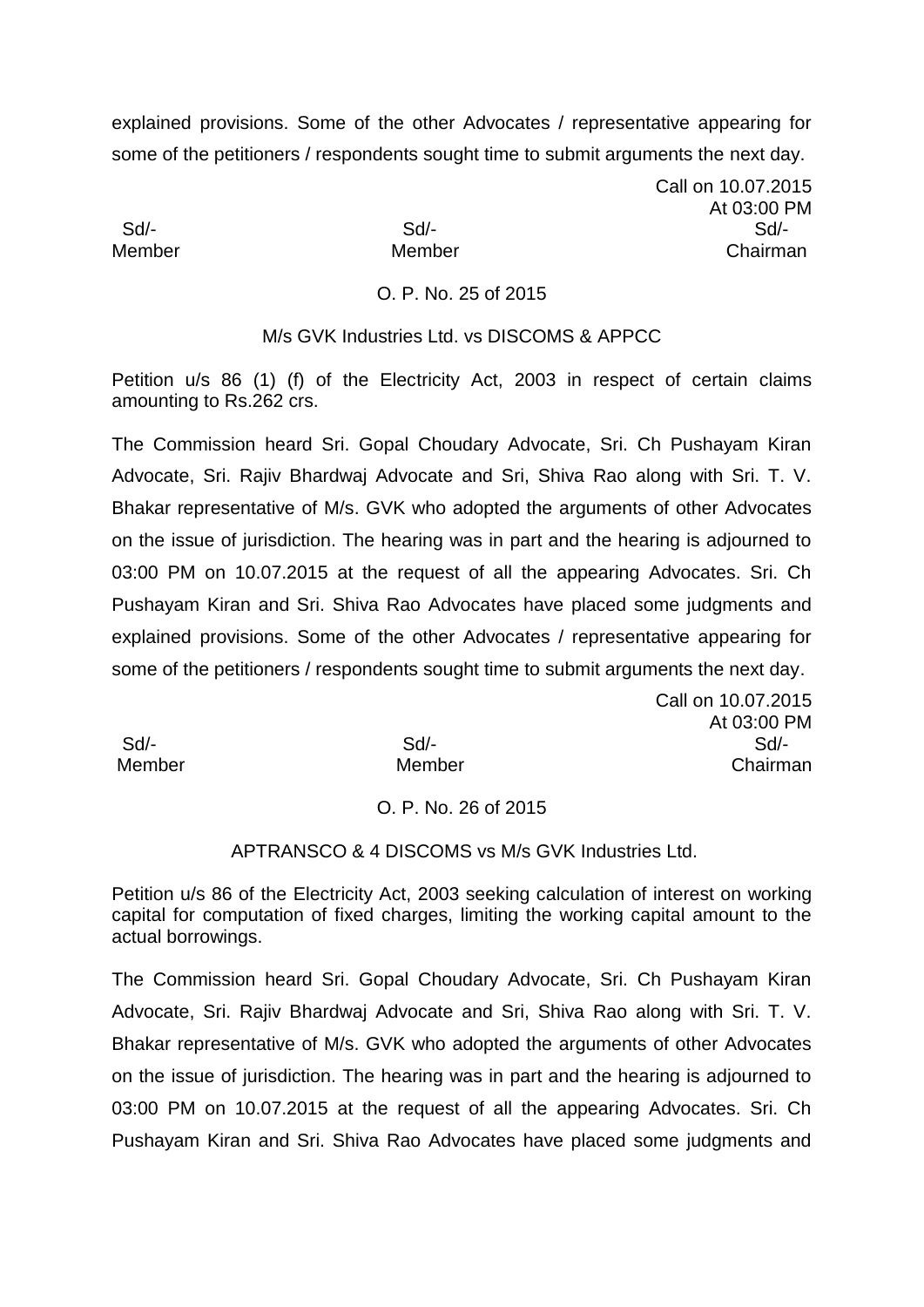Call on 10.07.2015 At 03:00 PM Sd/- Sd/- Sd/- Member Member Chairman

## O. P. No. 27 of 2015

M/s Lanco Kondapalli Power Ltd. Vs APPCC, APTRANSCO & DISCOMS

Petition u/s 86 (1) (f) of the Electricity Act, 2003 claiming capacity charges payable by the respondents and also interest payable thereon.

The Commission heard Sri. Gopal Choudary Advocate, Sri. Ch Pushayam Kiran Advocate, Sri. Rajiv Bhardwaj Advocate and Sri, Shiva Rao along with Sri. T. V. Bhakar representative of M/s. GVK who adopted the arguments of other Advocates on the issue of jurisdiction. The hearing was in part and the hearing is adjourned to 03:00 PM on 10.07.2015 at the request of all the appearing Advocates. Sri. Ch Pushayam Kiran and Sri. Shiva Rao Advocates have placed some judgments and explained provisions. Some of the other Advocates / representative appearing for some of the petitioners / respondents sought time to submit arguments the next day.

Call on 10.07.2015 At 03:00 PM Sd/- Sd/- Sd/- Member Member Chairman

## O. P. No. 28 of 2015

#### M/s Lanco Kondapalli Power Ltd. Vs APPCC, APTRANSCO & DISCOMS

Petition u/s 62, 86 (1) (f) of the Electricity Act, 2003 claiming finance and procurement costs payable by the respondents together with interest thereon and I.A. No. 4 of 2010 filed by the respondents.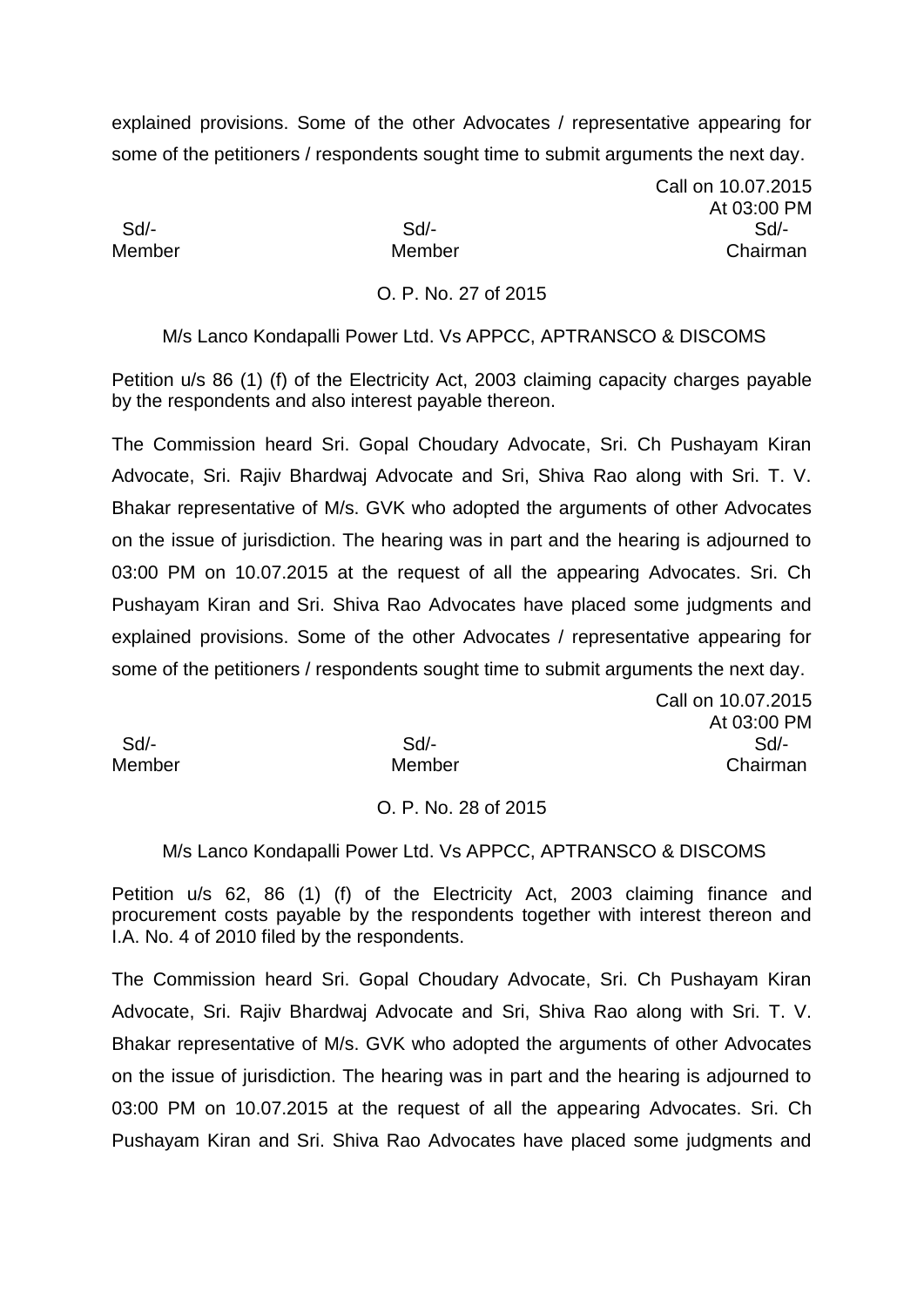Call on 10.07.2015 At 03:00 PM Sd/- Sd/- Sd/- Member Member Chairman

## O. P. No. 33 of 2015

APTRANSCO & 4 DISCOMS vs M/s Spectrum Power Generation Ltd.

Petition u/s 86 (1) (b) of the Electricity Act, 2003 seeking deletion of usage of naptha as supplementary fuel and others as alternate fuel.

The Commission heard Sri. Gopal Choudary Advocate, Sri. Ch Pushayam Kiran Advocate, Sri. Rajiv Bhardwaj Advocate and Sri, Shiva Rao along with Sri. T. V. Bhakar representative of M/s. GVK who adopted the arguments of other Advocates on the issue of jurisdiction. The hearing was in part and the hearing is adjourned to 03:00 PM on 10.07.2015 at the request of all the appearing Advocates. Sri. Ch Pushayam Kiran and Sri. Shiva Rao Advocates have placed some judgments and explained provisions. Some of the other Advocates / representative appearing for some of the petitioners / respondents sought time to submit arguments the next day.

Call on 10.07.2015 At 03:00 PM Sd/- Sd/- Sd/- Member Member Chairman

## O. P. (SR) No. 07 of 2015

### M/s Spectrum Power Generation Ltd. Vs APTRANSCO & 5 others

Petition filed under Section 86 (1) (f) read with sections 86 (1) (a) and 86 (1) (k) of the Electricity Act, 2003 for approval of completed capital cost incurred by the petitioner.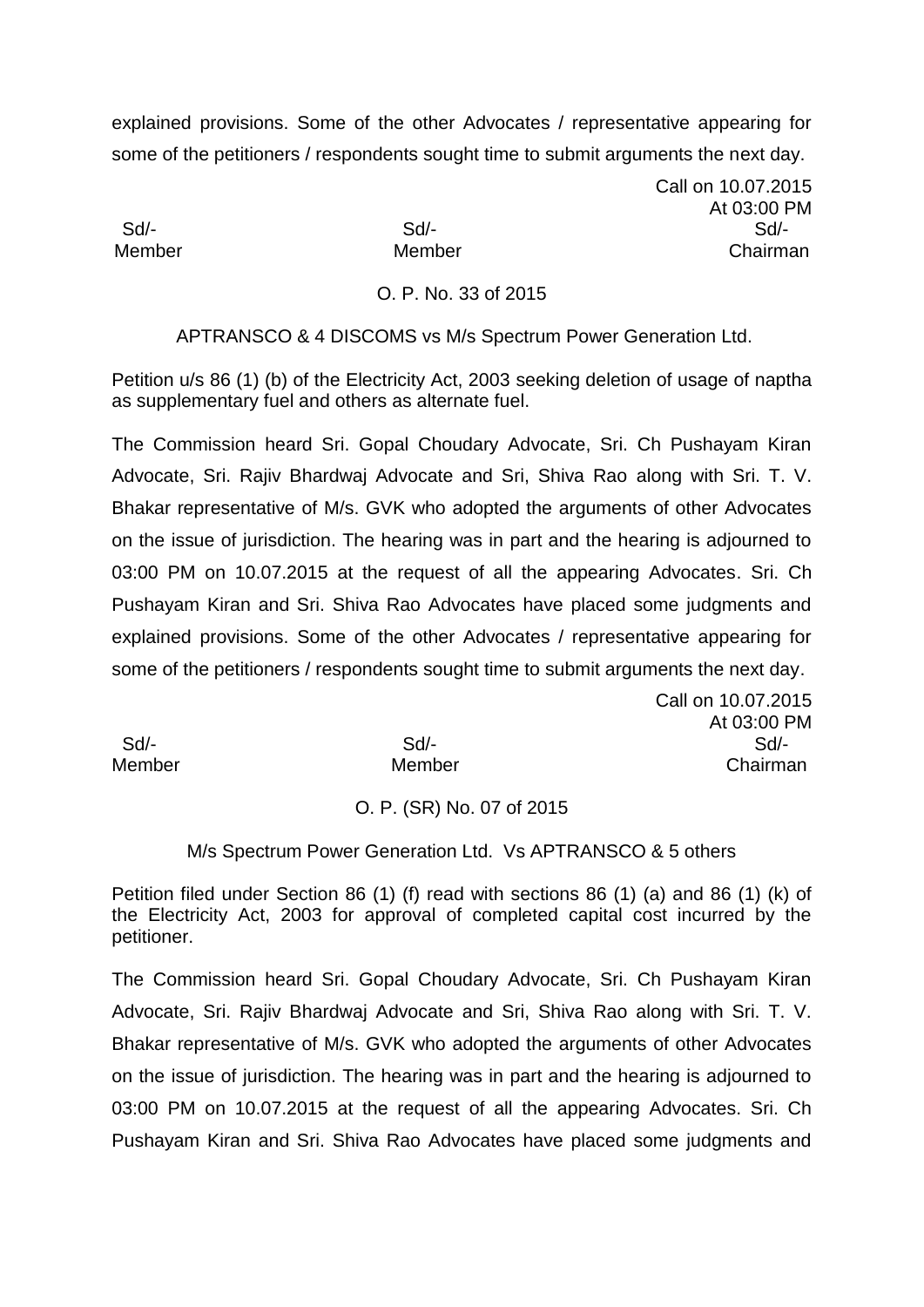Call on 10.07.2015 At 03:00 PM Sd/- Sd/- Sd/- Member Member Chairman

#### R. P. (SR) No. 05 of 2015

M/s Guttaseema Wind Energy Company Pvt. Ltd. Vs APTRANSCO & DISCOMS Petition for review of the order in OP Nos. 6 & 7 of 2009 dt. 22.04.2013

The Commission heard Sri. Gopal Choudary Advocate, Sri. Ch Pushayam Kiran Advocate, Sri. Rajiv Bhardwaj Advocate and Sri, Shiva Rao along with Sri. T. V. Bhakar representative of M/s. GVK who adopted the arguments of other Advocates on the issue of jurisdiction. The hearing was in part and the hearing is adjourned to 03:00 PM on 10.07.2015 at the request of all the appearing Advocates. Sri. Ch Pushayam Kiran and Sri. Shiva Rao Advocates have placed some judgments and explained provisions. Some of the other Advocates / representative appearing for some of the petitioners / respondents sought time to submit arguments the next day.  $\sqrt{2}$ 

|        | Call on 10.07.2015 |
|--------|--------------------|
|        | At 03:00 PM        |
| Sd     | $Sd$ -             |
| Member | Chairman           |
|        |                    |

#### R. P. (SR) No. 06 of 2015

 APTRANSCO & DISCOMS vs M/s Guttaseema Wind Energy Company Pvt. Ltd. Petition for review of the order in OP Nos. 6 & 7 of 2009 dt. 22.04.2013 The Commission heard Sri. Gopal Choudary Advocate, Sri. Ch Pushayam Kiran Advocate, Sri. Rajiv Bhardwaj Advocate and Sri, Shiva Rao along with Sri. T. V. Bhakar representative of M/s. GVK who adopted the arguments of other Advocates on the issue of jurisdiction. The hearing was in part and the hearing is adjourned to 03:00 PM on 10.07.2015 at the request of all the appearing Advocates. Sri. Ch

Pushayam Kiran and Sri. Shiva Rao Advocates have placed some judgments and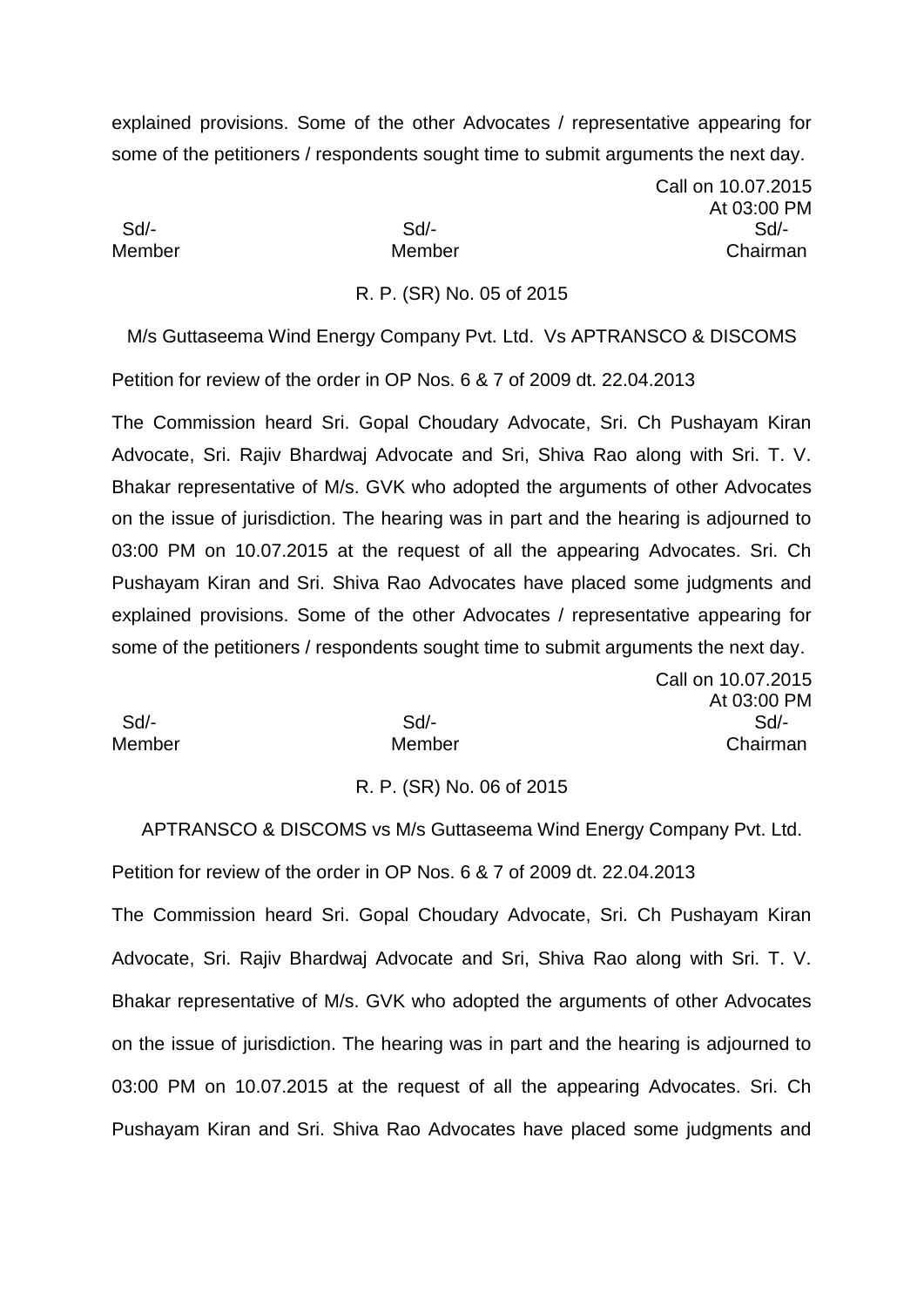Call on 10.07.2015 At 03:00 PM Sd/- Sd/- Sd/- Member Member Chairman

# O. P. No. 52 of 2015

M/s Lanco Kondapalli Power Ltd. Vs APPCC, APTRANSCO & DISCOMS

Petition u/s 86 (1) (f) for reimbursement of minimum fuel off-take charges and other fuel transportation charges being part of monthly bills.

The Commission heard Sri. Gopal Choudary Advocate, Sri. Ch Pushayam Kiran Advocate, Sri. Rajiv Bhardwaj Advocate and Sri, Shiva Rao along with Sri. T. V. Bhakar representative of M/s. GVK who adopted the arguments of other Advocates on the issue of jurisdiction. The hearing was in part and the hearing is adjourned to 03:00 PM on 10.07.2015 at the request of all the appearing Advocates. Sri. Ch Pushayam Kiran and Sri. Shiva Rao Advocates have placed some judgments and explained provisions. Some of the other Advocates / representative appearing for some of the petitioners / respondents sought time to submit arguments the next day.

Call on 10.07.2015 At 03:00 PM Sd/- Sd/- Sd/- Member Member Chairman

O. P. No. 59 of 2015 And I*.* A. No. 20 of 2015

M/s KSK Mahanadi Power Company Ltd. Vs DISCOMS

Petition u/s 86 (1) (f) of the Electricity Act, 2003 for adjudication of dispute relating to claim of respondents towards liquidated damages of Rs. 23.60 crs under Article 4.8 of the power purchase agreement (PPA) dated 31.07.2012 entered between the parties.

Sri. Gurutwar Hebbar Regulatory Incharge being representative of the petitioner and Sri. Y Rama Rao counsel for the respondents are present. The representative of the petitioner stated that the petitioner has already filed a petition for amendment of the title and hence the issue jurisdiction would not arise, therefore the petition may not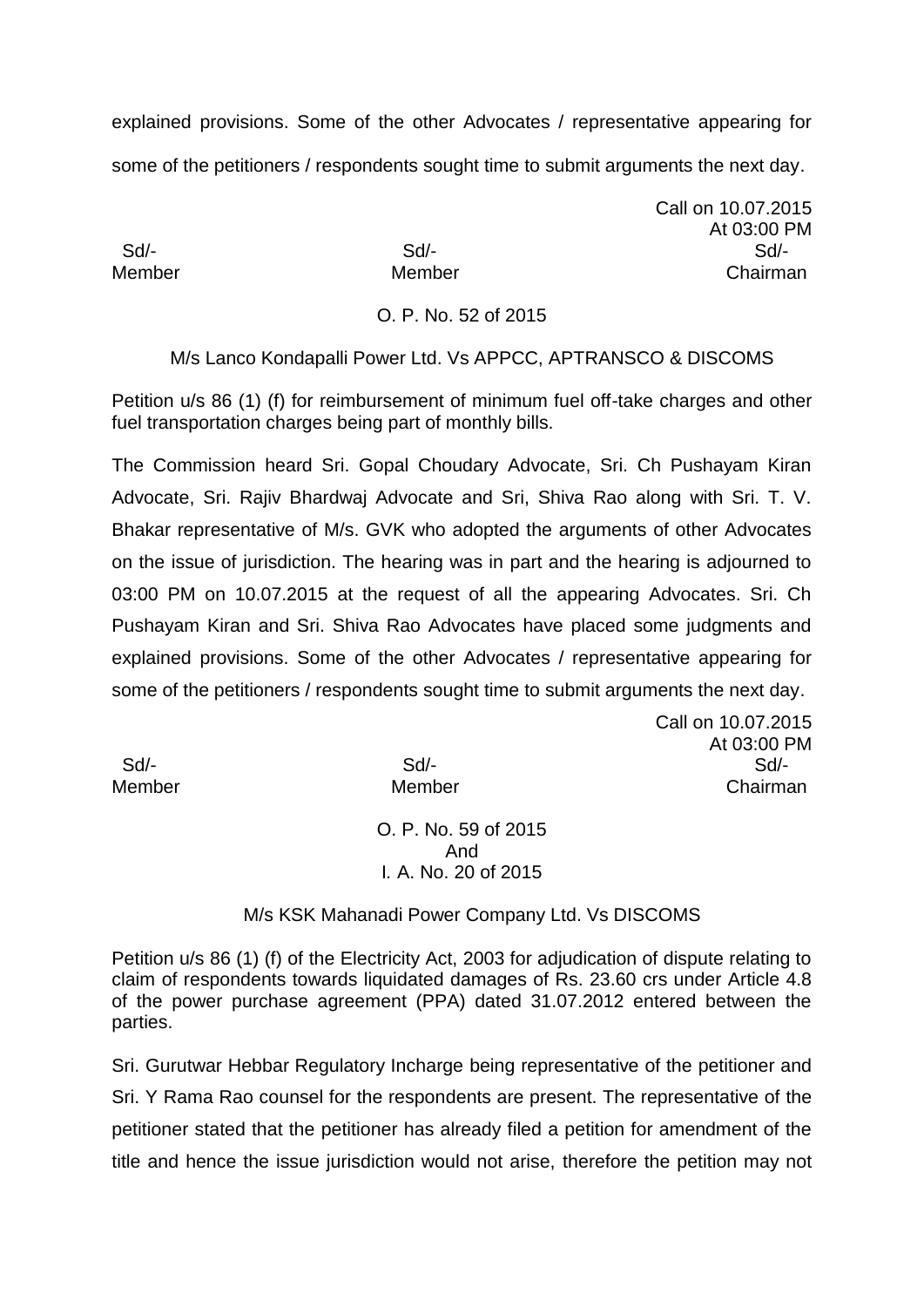be continued with the batch as already submitted by their counsel. However the counsel for the respondents stated the respondents need to file counter affidavit on the petition and the same will be done by 16.07.2015. Adjourned at the instance of the respondents

Call on 16.07.2015 At 11:00 AM Sd/- Sd/- Sd/- Member Member Chairman

# O. P. No. 60 of 2015

DISCOMS & APPCC vs M/s KSK Mahanadi Power Company Ltd. & 4 others

Petition u/s 86 (1) (f) of the Electricity Act, 2003 for directions on illegal claim of Rs. 66.31 crs towards the transmission charges for the period  $16<sup>th</sup>$  June, 2013 to  $13<sup>th</sup>$ August, 2013 and capacity charges for the period  $16<sup>th</sup>$  June, 2013 to 26<sup>th</sup> July, 2013 by illegal invoking letter of credit by M/s KSK Mahanadi Power Company Ltd., for the period without supplying power to the petitioners.

Sri. Gurutwar Hebbar Regulatory Incharge being representative of the respondent and Sri. Y Rama Rao counsel for the pettioners are present. The representative of he respondent has stated that the petitioners have to filed the necessary petition for amendment of the title as has been done by the petitioner in the petitions filed by it and hence the issue jurisdiction would not arise. However the counsel for the petitioners stated they need to file the petition and the same will be done by 16.07.2015. Adjourned at the instance of the petitioners

> Call on 16.07.2015 At 11:00 AM

 Sd/- Sd/- Sd/- Member Member Chairman

> O. P. No. 68 of 2015 And IA No.19 of 2015

M/s KSK Mahanadi Power Company Ltd. vs DISCOMS

Petition filed u/s 86 (1) (f) of the Electricity Act, 2003 seeking adjudication of disputes arising under the power purlchase agreement dated 31.07.2012 between the parties.

Sri. Gurutwar Hebbar Regulatory Incharge being representative of the petitioner and Sri. Y Rama Rao counsel for the respondents are present. The representative of the petitioner stated that the petitioner has already filed a petition for amendment of the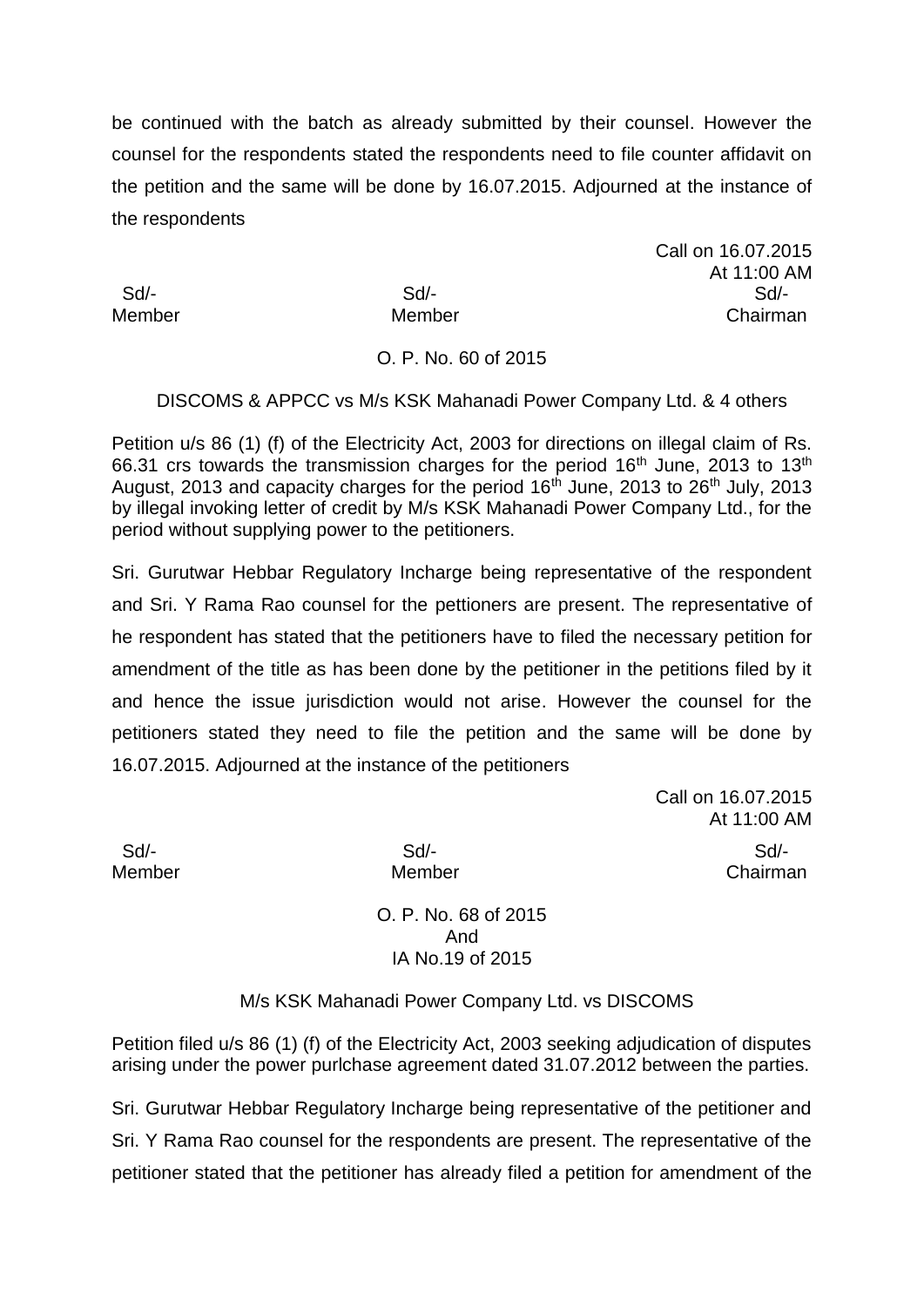title and hence the issue jurisdiction would not arise, therefore the petition may not be continued with the batch as already submitted by their counsel. However the counsel for the respondents stated the respondents need to file counter affidavit on the petition and the same will be done by 16.07.2015. Adjourned at the instance of the respondents

Call on 16.07.2015 At 11:00 AM Sd/- Sd/- Sd/- Member Member Chairman

## O. P. No. 67 of 2015

M/s Bharath Alluminium Company Ltd. vs PTC India Ltd., & 2 others

Petition filed u/s 86 (1) (f) of the Electricity Act, 2003 for recovery of compensation deducted from the petitioner purportedly towards non-supply of power.

The Commission heard Sri. Gopal Choudary Advocate, Sri. Ch Pushayam Kiran Advocate, Sri. Rajiv Bhardwaj Advocate and Sri, Shiva Rao along with Sri. T. V. Bhakar representative of M/s. GVK who adopted the arguments of other Advocates on the issue of jurisdiction. The hearing was in part and the hearing is adjourned to 03:00 PM on 10.07.2015 at the request of all the appearing Advocates. Sri. Ch Pushayam Kiran and Sri. Shiva Rao Advocates have placed some judgments and explained provisions. Some of the other Advocates / representative appearing for some of the petitioners / respondents sought time to submit arguments the next day.

Call on 10.07.2015 At 03:00 PM Sd/- Sd/- Sd/- Member Member Chairman

> O. P. No. 75 of 2015 And IA No. 16 of 2015

## TSNPDCL & TSSPDCL vs APGENCO

Petition seeking directions to the respondent to comply with the direction of Southern Regional Load Despatch Centre dated 18.06.2014 by floating the provision of Electricity Act, 2003.

The Commission heard Sri. Gopal Choudary Advocate, Sri. Ch Pushayam Kiran Advocate, Sri. Rajiv Bhardwaj Advocate and Sri, Shiva Rao along with Sri. T. V. Bhakar representative of M/s. GVK who adopted the arguments of other Advocates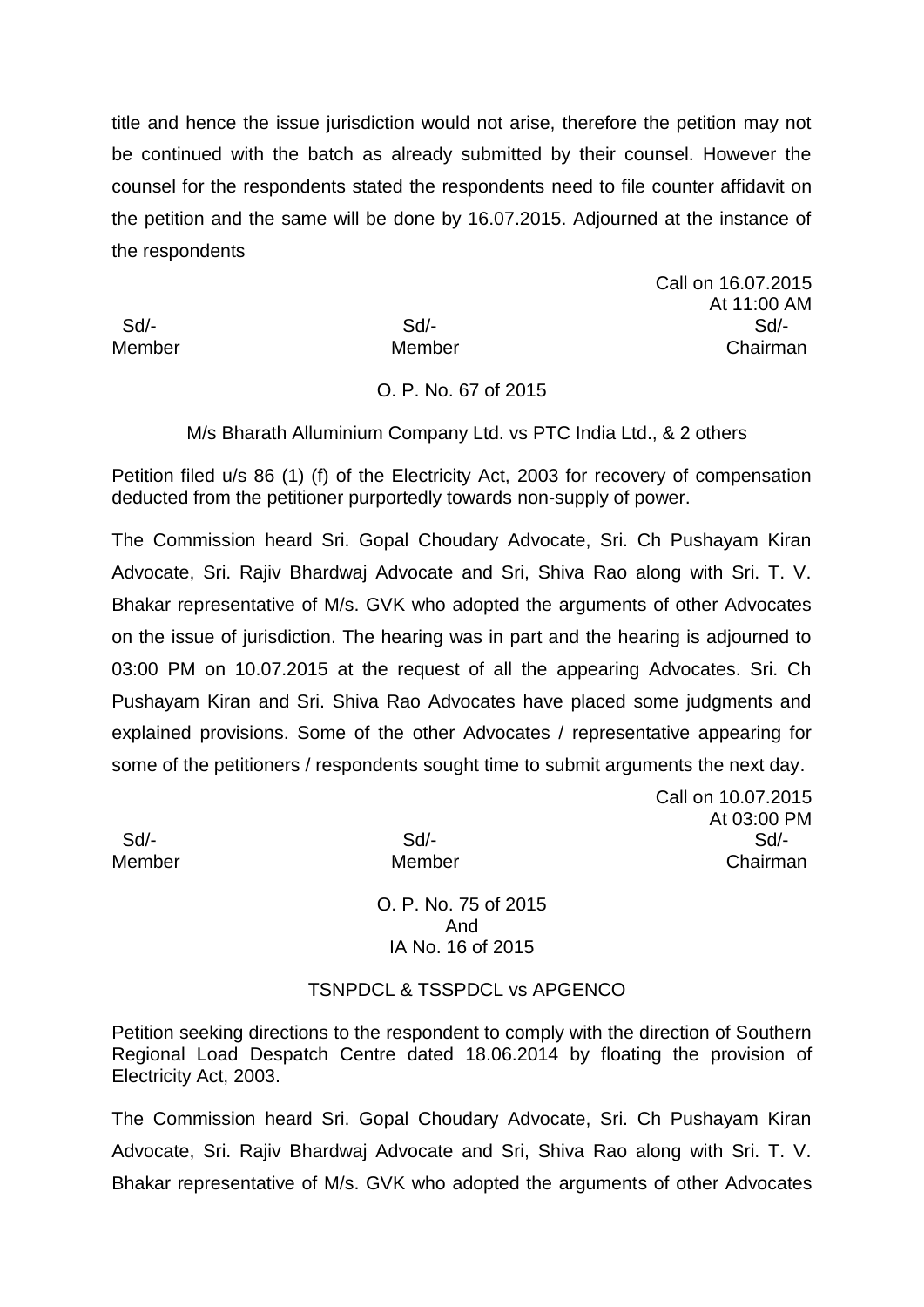on the issue of jurisdiction. The hearing was in part and the hearing is adjourned to 03:00 PM on 10.07.2015 at the request of all the appearing Advocates. Sri. Ch Pushayam Kiran and Sri. Shiva Rao Advocates have placed some judgments and explained provisions. Some of the other Advocates / representative appearing for some of the petitioners / respondents sought time to submit arguments the next day.

Call on 10.07.2015 At 03:00 PM Sd/- Sd/- Sd/- Member Member Chairman

# O. P. No. 40 of 2015 And IA No. 06 of 2015

# M/s GVK Gautami Power Ltd. Vs DISCOMS, APPCC & APTRANSCO

Petition U/S 86 (1) (F) Electricity Act, 2003 seeking declaration that the petitioner is required to be compensated for capacity charges, transportation charges and imbalance charges.

The Commission heard Sri. Gopal Choudary Advocate, Sri. Ch Pushayam Kiran Advocate, Sri. Rajiv Bhardwaj Advocate and Sri, Shiva Rao along with Sri. T. V. Bhakar representative of M/s. GVK who adopted the arguments of other Advocates on the issue of jurisdiction. The hearing was in part and the hearing is adjourned to 03:00 PM on 10.07.2015 at the request of all the appearing Advocates. Sri. Ch Pushayam Kiran and Sri. Shiva Rao Advocates have placed some judgments and explained provisions. Some of the other Advocates / representative appearing for some of the petitioners / respondents sought time to submit arguments the next day.

Call on 10.07.2015 At 03:00 PM Sd/- Sd/- Sd/- Member Member Chairman

> O. P. No. 41 of 2015 And IA No.07 of 2015

## M/s GVK Gautami Power Ltd. Vs DISCOMS, APPCC & APTRANSCO

Petition U/S 86 (1) (f) Electricity Act, 2003 seeking declaration that the petitioner is required to be compensated for capacity charges, transportation charges and imbalance charges.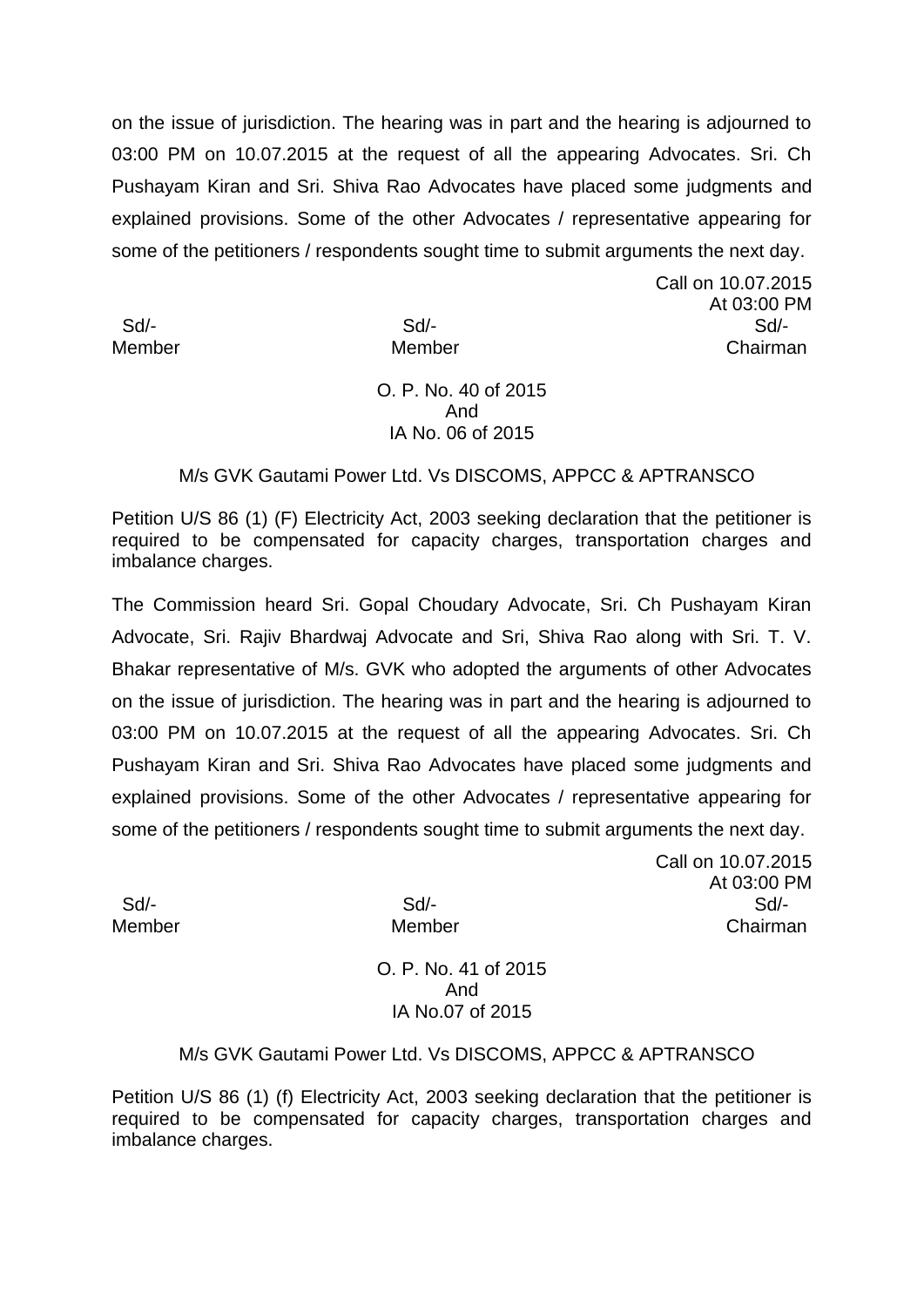The Commission heard Sri. Gopal Choudary Advocate, Sri. Ch Pushayam Kiran Advocate, Sri. Rajiv Bhardwaj Advocate and Sri, Shiva Rao along with Sri. T. V. Bhakar representative of M/s. GVK who adopted the arguments of other Advocates on the issue of jurisdiction. The hearing was in part and the hearing is adjourned to 03:00 PM on 10.07.2015 at the request of all the appearing Advocates. Sri. Ch Pushayam Kiran and Sri. Shiva Rao Advocates have placed some judgments and explained provisions. Some of the other Advocates / representative appearing for some of the petitioners / respondents sought time to submit arguments the next day.

Call on 10.07.2015 At 03:00 PM Sd/- Sd/- Sd/- Member Member Chairman

> O. P. No. 45 of 2015 And IA No. 10 of 2015

M/s RVK Energy Pvt. Ltd. Vs APPCC & 9 others

Petition U/S 86 (1) (f) Electricity Act, 2003 for claim for price of the power supplied by the petitioner to Andhra Pradesh Power Coordination Committee (APPCC). Hearing before admission.

I.A. filed by the petitioner u/s 94 of the Act.

The Commission heard Sri. Gopal Choudary Advocate, Sri. Ch Pushayam Kiran Advocate, Sri. Rajiv Bhardwaj Advocate and Sri, Shiva Rao along with Sri. T. V. Bhakar representative of M/s. GVK who adopted the arguments of other Advocates on the issue of jurisdiction. The hearing was in part and the hearing is adjourned to 03:00 PM on 10.07.2015 at the request of all the appearing Advocates. Sri. Ch Pushayam Kiran and Sri. Shiva Rao Advocates have placed some judgments and explained provisions. Some of the other Advocates / representative appearing for some of the petitioners / respondents sought time to submit arguments the next day.

Call on 10.07.2015 At 03:00 PM Sd/- Sd/- Sd/- Member Member Chairman

O. P. No. 47 of 2015

DISCOMS vs M/s GVK Gautami Power Ltd.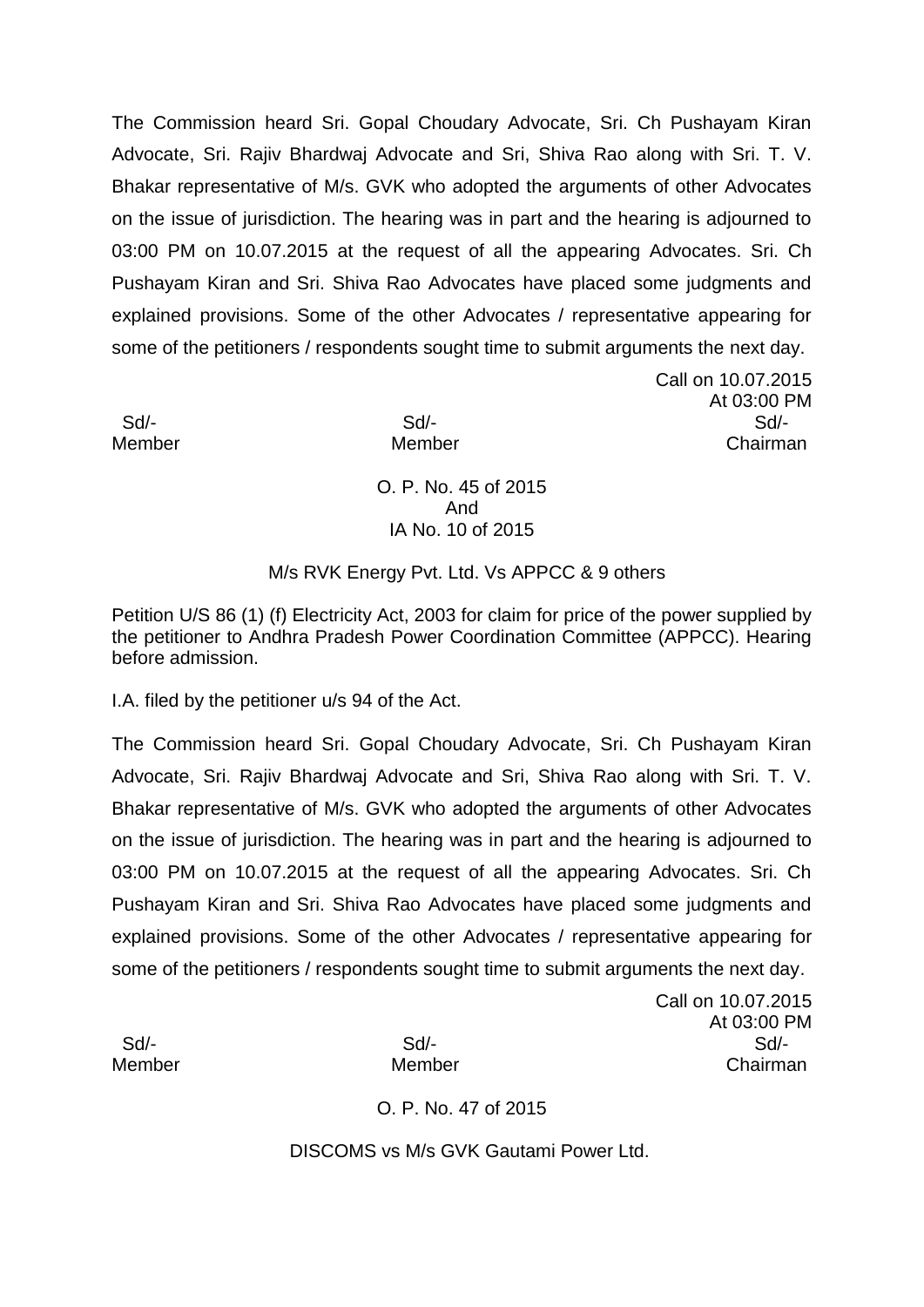Petition U/S 86 (1) (b) and (f) of the Electricity Act, 2003 for deletion of the clause reflecting alternate fuel in the definition of the 'Fuel'in the PPA entered by the parties.

The Commission heard Sri. Gopal Choudary Advocate, Sri. Ch Pushayam Kiran Advocate, Sri. Rajiv Bhardwaj Advocate and Sri, Shiva Rao along with Sri. T. V. Bhakar representative of M/s. GVK who adopted the arguments of other Advocates on the issue of jurisdiction. The hearing was in part and the hearing is adjourned to 03:00 PM on 10.07.2015 at the request of all the appearing Advocates. Sri. Ch Pushayam Kiran and Sri. Shiva Rao Advocates have placed some judgments and explained provisions. Some of the other Advocates / representative appearing for some of the petitioners / respondents sought time to submit arguments the next day.

Call on 10.07.2015 At 03:00 PM Sd/- Sd/- Sd/- Member Member Chairman

# O. P. No. 48 of 2015

## DISCOMS vs M/s GVK Industries Ltd.

Petition U/S 86 (1) (b) and (f) of the Electricity Act, 2003 for deletion of the clause reflecting alternate fuel in the definition of the 'Fuel' in the PPA entered by the parties.

The Commission heard Sri. Gopal Choudary Advocate, Sri. Ch Pushayam Kiran Advocate, Sri. Rajiv Bhardwaj Advocate and Sri, Shiva Rao along with Sri. T. V. Bhakar representative of M/s. GVK who adopted the arguments of other Advocates on the issue of jurisdiction. The hearing was in part and the hearing is adjourned to 03:00 PM on 10.07.2015 at the request of all the appearing Advocates. Sri. Ch Pushayam Kiran and Sri. Shiva Rao Advocates have placed some judgments and explained provisions. Some of the other Advocates / representative appearing for some of the petitioners / respondents sought time to submit arguments the next day.

Call on 10.07.2015 At 03:00 PM Sd/- Sd/- Sd/- Member Member Chairman

O. P. No. 54 of 2015 And IA No. 11 of 2015

M/s GVK Industries Ltd. (Phase-II) vs DISCOMS & APTRANSCO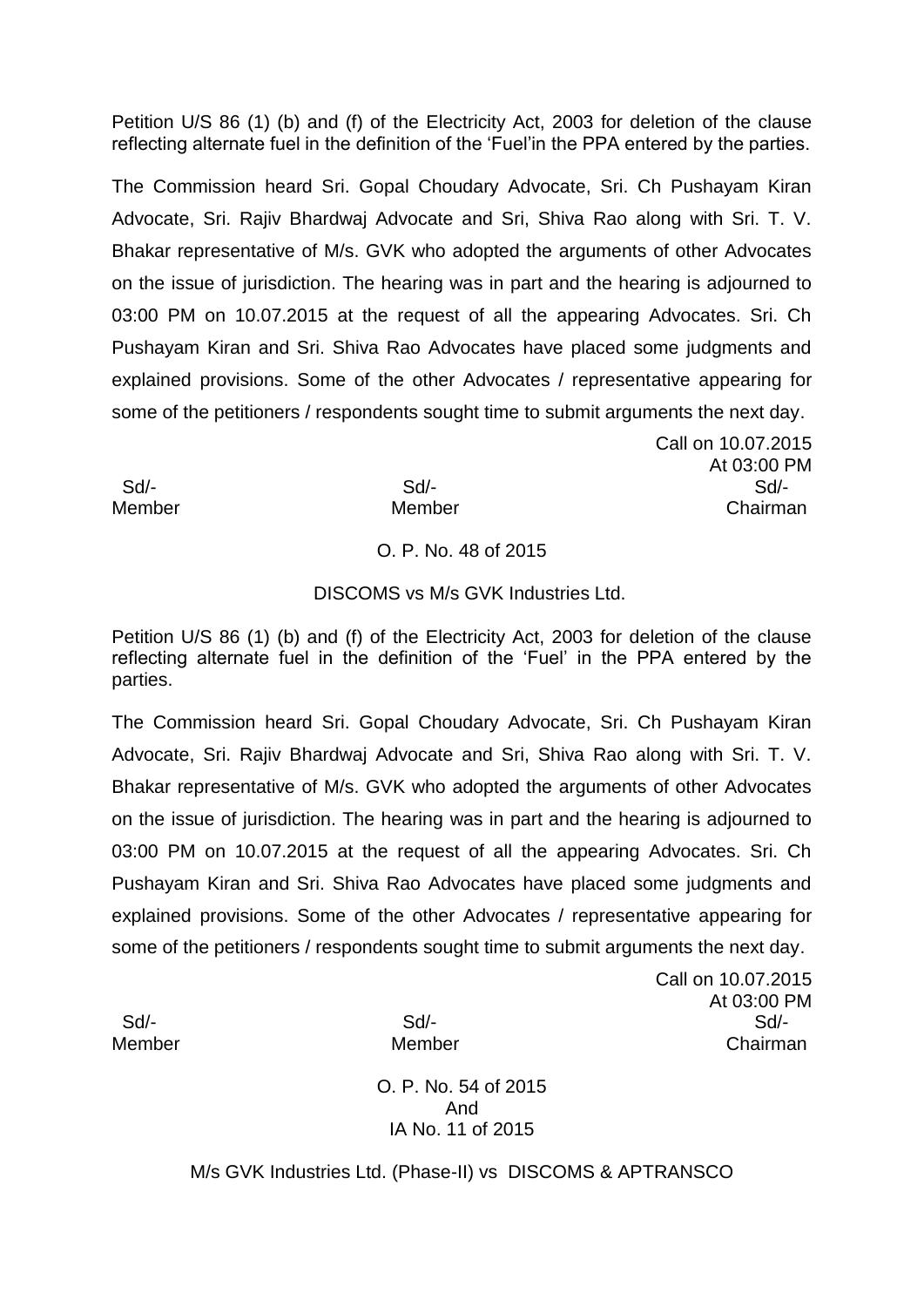Petition U/S 86 (1) (f) of the Electricity Act, 2003 for adjudication of disputes between the parties and the IA also filed by the petitioner for interim orders.

The Commission heard Sri. Gopal Choudary Advocate, Sri. Ch Pushayam Kiran Advocate, Sri. Rajiv Bhardwaj Advocate and Sri, Shiva Rao along with Sri. T. V. Bhakar representative of M/s. GVK who adopted the arguments of other Advocates on the issue of jurisdiction. The hearing was in part and the hearing is adjourned to 03:00 PM on 10.07.2015 at the request of all the appearing Advocates. Sri. Ch Pushayam Kiran and Sri. Shiva Rao Advocates have placed some judgments and explained provisions. Some of the other Advocates / representative appearing for some of the petitioners / respondents sought time to submit arguments the next day.

 Sd/- Sd/- Sd/- Member Member Chairman

## O. P. No. 55 of 2015

#### M/s GVK Industries Ltd. vs DISCOMS & APPCC

Petition U/S 86 (1) (f) of the Electricity Act, 2003 seeking to recover several amounts due to it under various provisions of the PPA.

The Commission heard Sri. Gopal Choudary Advocate, Sri. Ch Pushayam Kiran Advocate, Sri. Rajiv Bhardwaj Advocate and Sri, Shiva Rao along with Sri. T. V. Bhakar representative of M/s. GVK who adopted the arguments of other Advocates on the issue of jurisdiction. The hearing was in part and the hearing is adjourned to 03:00 PM on 10.07.2015 at the request of all the appearing Advocates. Sri. Ch Pushayam Kiran and Sri. Shiva Rao Advocates have placed some judgments and explained provisions. Some of the other Advocates / representative appearing for some of the petitioners / respondents sought time to submit arguments the next day.

Call on 10.07.2015 At 03:00 PM Sd/- Sd/- Sd/- Member Member Chairman

Call on 10.07.2015

At 03:00 PM

## O. P. No. 56 of 2015

M/s EID Parry (India) Ltd. Vs APTRANSCO & DISCOMS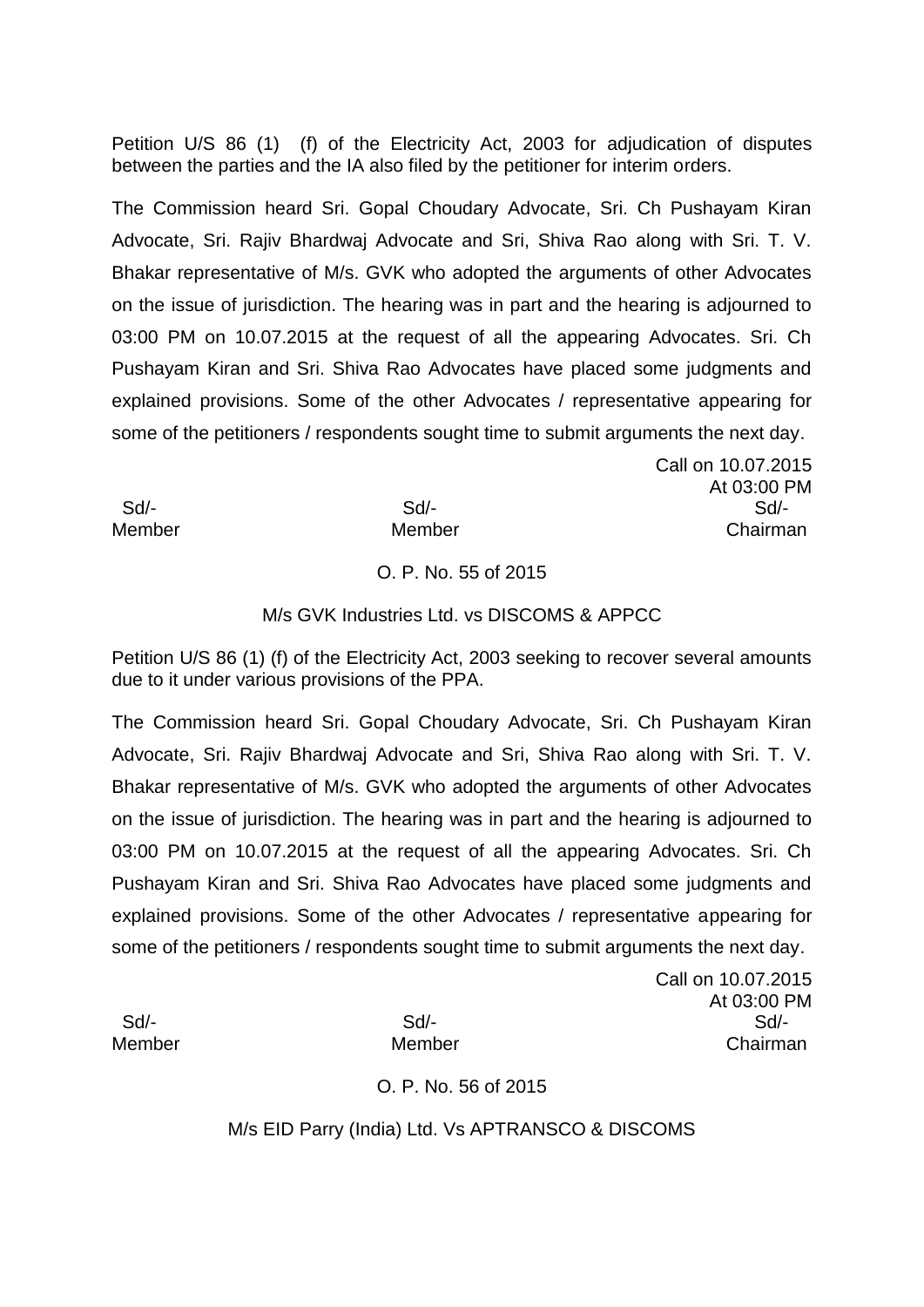Petition U/S 86 (1) (f) of the Electricity Act, 2003 in relation to non-payment of fixed charges by truing annualized threshold PLF of 55% as per the tariff determined by the Commission to the petitioner under the power purchase agreement.

The Commission heard Sri. Gopal Choudary Advocate, Sri. Ch Pushayam Kiran Advocate, Sri. Rajiv Bhardwaj Advocate and Sri, Shiva Rao along with Sri. T. V. Bhakar representative of M/s. GVK who adopted the arguments of other Advocates on the issue of jurisdiction. The hearing was in part and the hearing is adjourned to 03:00 PM on 10.07.2015 at the request of all the appearing Advocates. Sri. Ch Pushayam Kiran and Sri. Shiva Rao Advocates have placed some judgments and explained provisions. Some of the other Advocates / representative appearing for some of the petitioners / respondents sought time to submit arguments the next day.

 Sd/- Sd/- Sd/- Member Member Chairman

## O. P. No. 57 of 2015

M/s Sptectrum Power Generation Ltd.vs APTRANSCO ,DISCOMS & APPCC

Petition U/S 86 (1) (f) of the Electricity Act, 2003 for adjudication of disputes between the parties with regard to Minimum Off Take charges.

The Commission heard Sri. Gopal Choudary Advocate, Sri. Ch Pushayam Kiran Advocate, Sri. Rajiv Bhardwaj Advocate and Sri, Shiva Rao along with Sri. T. V. Bhakar representative of M/s. GVK who adopted the arguments of other Advocates on the issue of jurisdiction. The hearing was in part and the hearing is adjourned to 03:00 PM on 10.07.2015 at the request of all the appearing Advocates. Sri. Ch Pushayam Kiran and Sri. Shiva Rao Advocates have placed some judgments and explained provisions. Some of the other Advocates / representative appearing for some of the petitioners / respondents sought time to submit arguments the next day.

Call on 10.07.2015 At 03:00 PM Sd/- Sd/- Sd/- Member Member Chairman

Call on 10.07.2015

At 03:00 PM

# O. P. No. 63 of 2015

# M/s GVK Industries Ltd. vs APEPDCL & 5 others

Petition filed for adjudication of disputes between the parties.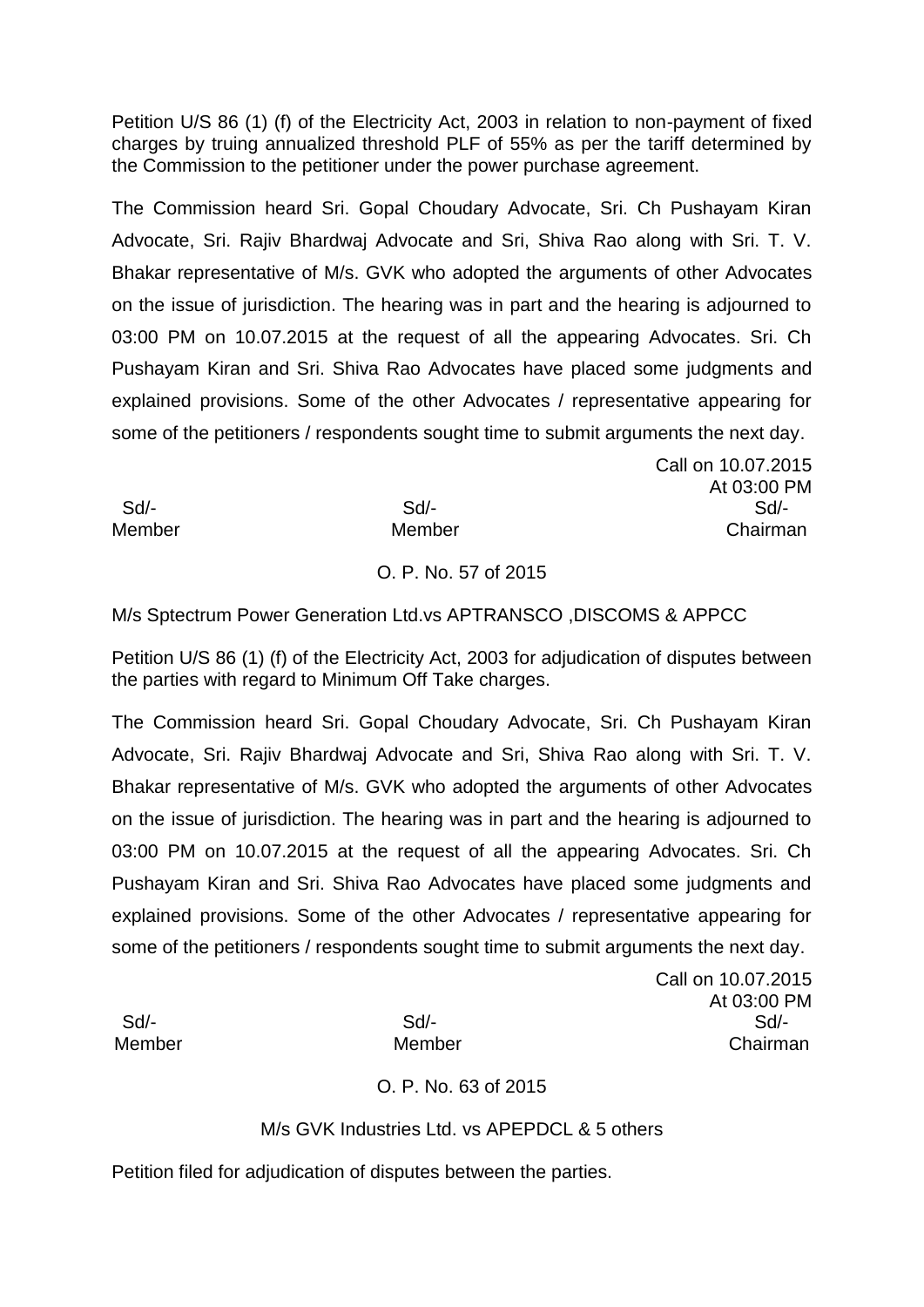The Commission heard Sri. Gopal Choudary Advocate, Sri. Ch Pushayam Kiran Advocate, Sri. Rajiv Bhardwaj Advocate and Sri, Shiva Rao along with Sri. T. V. Bhakar representative of M/s. GVK who adopted the arguments of other Advocates on the issue of jurisdiction. The hearing was in part and the hearing is adjourned to 03:00 PM on 10.07.2015 at the request of all the appearing Advocates. Sri. Ch Pushayam Kiran and Sri. Shiva Rao Advocates have placed some judgments and explained provisions. Some of the other Advocates / representative appearing for some of the petitioners / respondents sought time to submit arguments the next day.

Call on 10.07.2015 At 03:00 PM Sd/- Sd/- Sd/- Member Member Chairman

> O. P. No. 65 of 2015 And IA No. 14 of 2015

M/s Spectrum Power Generation Ltd.vs APTRANSCO & 5 others

Petition filed U/S 86 (1) (f) of the Electricity Act, 2003 seeking adjudication of disputes between the parties, along with interlocutory application (IA No. 9 of 2014)

The Commission heard Sri. Gopal Choudary Advocate, Sri. Ch Pushayam Kiran Advocate, Sri. Rajiv Bhardwaj Advocate and Sri, Shiva Rao along with Sri. T. V. Bhakar representative of M/s. GVK who adopted the arguments of other Advocates on the issue of jurisdiction. The hearing was in part and the hearing is adjourned to 03:00 PM on 10.07.2015 at the request of all the appearing Advocates. Sri. Ch Pushayam Kiran and Sri. Shiva Rao Advocates have placed some judgments and explained provisions. Some of the other Advocates / representative appearing for some of the petitioners / respondents sought time to submit arguments the next day.

Call on 10.07.2015 At 03:00 PM Sd/- Sd/- Sd/- Member Member Chairman

O. P. No. 66 of 2015

M/s Spectrum Power Generation Ltd. vs APTRANSCO & 5 others

Petition filed U/S 86 (1) (f) of the Electricity Act, 2003 seeking adjudication of disputes between the parties.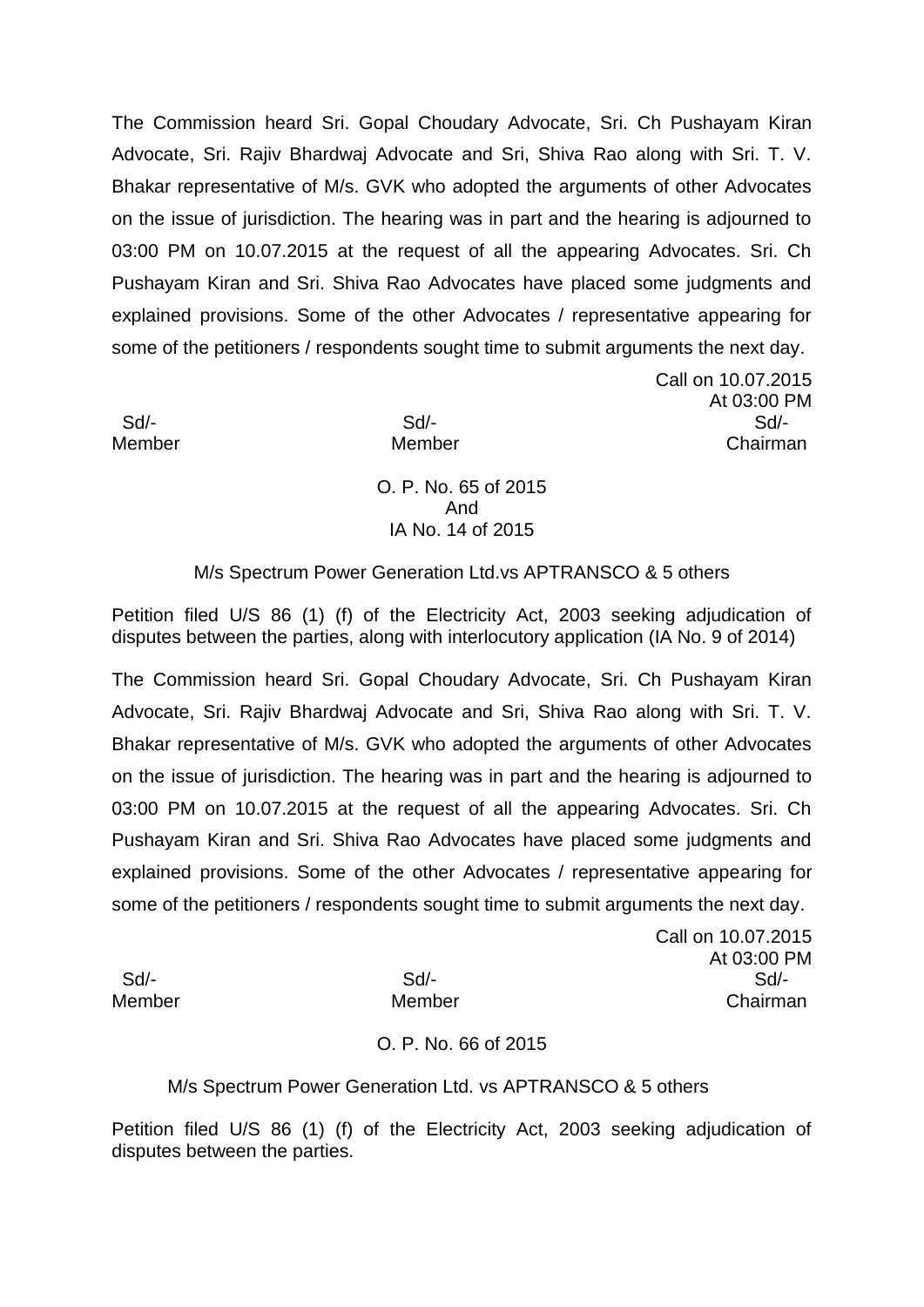The Commission heard Sri. Gopal Choudary Advocate, Sri. Ch Pushayam Kiran Advocate, Sri. Rajiv Bhardwaj Advocate and Sri, Shiva Rao along with Sri. T. V. Bhakar representative of M/s. GVK who adopted the arguments of other Advocates on the issue of jurisdiction. The hearing was in part and the hearing is adjourned to 03:00 PM on 10.07.2015 at the request of all the appearing Advocates. Sri. Ch. Pushayam Kiran and Sri. Shiva Rao Advocates have placed some judgments and explained provisions. Some of the other Advocates / representative appearing for some of the petitioners / respondents sought time to submit arguments the next day.

Call on 10.07.2015 At 03:00 PM Sd/- Sd/- Sd/- Member Member Chairman

## O. P. No. 69 of 2015

M/s Spectrum Power Generation Ltd. vs APTRANSCO & 7 others

Petition filed U/S 86 (1) (f) of the Electricity Act, 2003 for adjudication of disputes between the parties.

The Commission heard Sri. Gopal Choudary Advocate, Sri. Ch Pushayam Kiran Advocate, Sri. Rajiv Bhardwaj Advocate and Sri, Shiva Rao along with Sri. T. V. Bhakar representative of M/s. GVK who adopted the arguments of other Advocates on the issue of jurisdiction. The hearing was in part and the hearing is adjourned to 03:00 PM on 10.07.2015 at the request of all the appearing Advocates. Sri. Ch Pushayam Kiran and Sri. Shiva Rao Advocates have placed some judgments and explained provisions. Some of the other Advocates / representative appearing for some of the petitioners / respondents sought time to submit arguments the next day.

Call on 10.07.2015 At 03:00 PM Sd/- Sd/- Sd/- Member Member Chairman

# O. P. No. 70 of 2015

## M/s Spectrum Power Generation Ltd. vs APTRANSCO & 7 others

Petition filed U/S 86 (1) (f) of the Electricity Act, 2003 for adjudication of disputes between the parties.

The Commission heard Sri. Gopal Choudary Advocate, Sri. Ch Pushayam Kiran Advocate, Sri. Rajiv Bhardwaj Advocate and Sri, Shiva Rao along with Sri. T. V.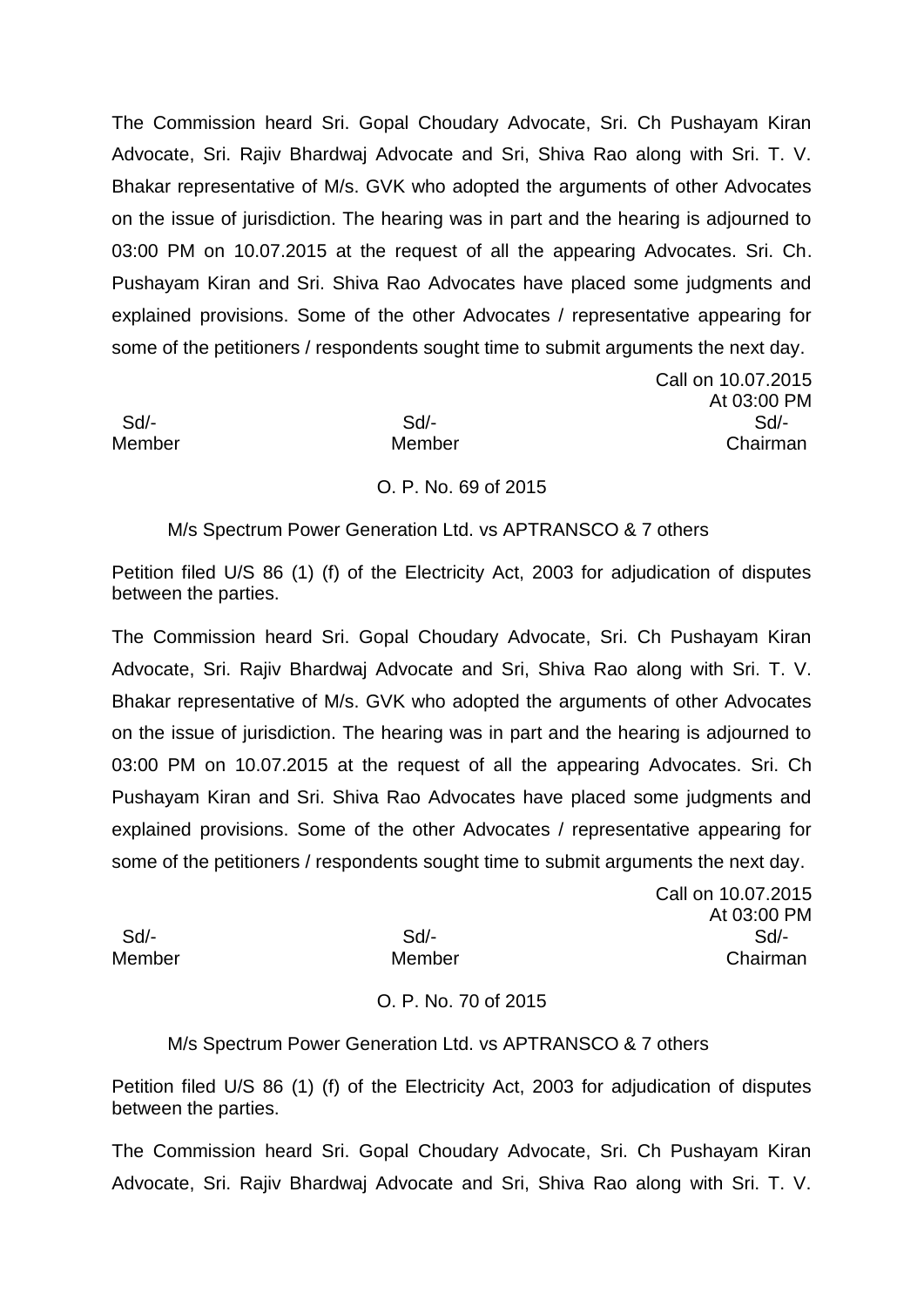Bhakar representative of M/s. GVK who adopted the arguments of other Advocates on the issue of jurisdiction. The hearing was in part and the hearing is adjourned to 03:00 PM on 10.07.2015 at the request of all the appearing Advocates. Sri. Ch Pushayam Kiran and Sri. Shiva Rao Advocates have placed some judgments and explained provisions. Some of the other Advocates / representative appearing for some of the petitioners / respondents sought time to submit arguments the next day.

Call on 10.07.2015 At 03:00 PM Sd/- Sd/- Sd/- Member Member Chairman

## O. P. No. 71 of 2015

M/s Spectrum Power Generation Ltd. vs APTRANSCO & 12 others

Petition filed adjudication of disputes between the parties.

The Commission heard Sri. Gopal Choudary Advocate, Sri. Ch Pushayam Kiran Advocate, Sri. Rajiv Bhardwaj Advocate and Sri, Shiva Rao along with Sri. T. V. Bhakar representative of M/s. GVK who adopted the arguments of other Advocates on the issue of jurisdiction. The hearing was in part and the hearing is adjourned to 03:00 PM on 10.07.2015 at the request of all the appearing Advocates. Sri. Ch Pushayam Kiran and Sri. Shiva Rao Advocates have placed some judgments and explained provisions. Some of the other Advocates / representative appearing for some of the petitioners / respondents sought time to submit arguments the next day.

Call on 10.07.2015 At 03:00 PM Sd/- Sd/- Sd/- Member Member Chairman

O. P. No. 72 of 2015

M/s Spectrum Power Generation Ltd. vs APTRANSCO & 7 others

Petition filed adjudication of disputes between the parties.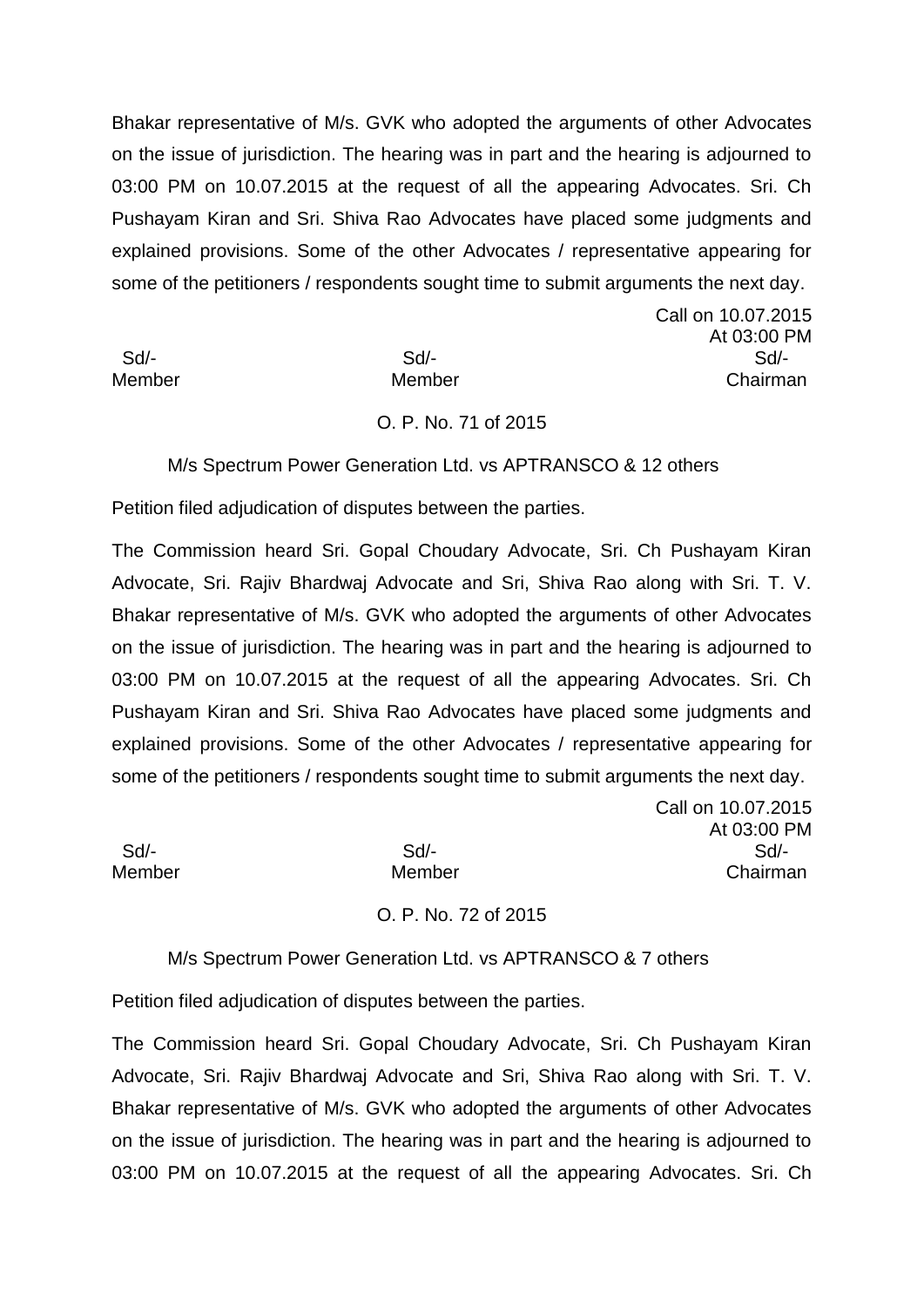Pushayam Kiran and Sri. Shiva Rao Advocates have placed some judgments and explained provisions. Some of the other Advocates / representative appearing for some of the petitioners / respondents sought time to submit arguments the next day.

Call on 10.07.2015 At 03:00 PM Sd/- Sd/- Sd/- Member Member Chairman

Call on 10.07.2015

# O. P. No. 73 of 2015

M/s Spectrum Power Generation Ltd. vs APTRANSCO & 7 others

Petition filed adjudication of disputes between the parties.

The Commission heard Sri. Gopal Choudary Advocate, Sri. Ch Pushayam Kiran Advocate, Sri. Rajiv Bhardwaj Advocate and Sri, Shiva Rao along with Sri. T. V. Bhakar representative of M/s. GVK who adopted the arguments of other Advocates on the issue of jurisdiction. The hearing was in part and the hearing is adjourned to 03:00 PM on 10.07.2015 at the request of all the appearing Advocates. Sri. Ch Pushayam Kiran and Sri. Shiva Rao Advocates have placed some judgments and explained provisions. Some of the other Advocates / representative appearing for some of the petitioners / respondents sought time to submit arguments the next day.

|        |        | At 03:00 PM |
|--------|--------|-------------|
| Sd/-   | Sd     | Sd/-        |
| Member | Member | Chairman    |

## R. P. No. 6 of 2015

APTRANSCO & 5 others vs M/s Spectrum Power Generation Ltd.

Petition filed under section 94 (1) (f) of the Electricity Act, 2003 seeking review the Commission's order dated 27.07.2013 in OP No. 44 of 2013.